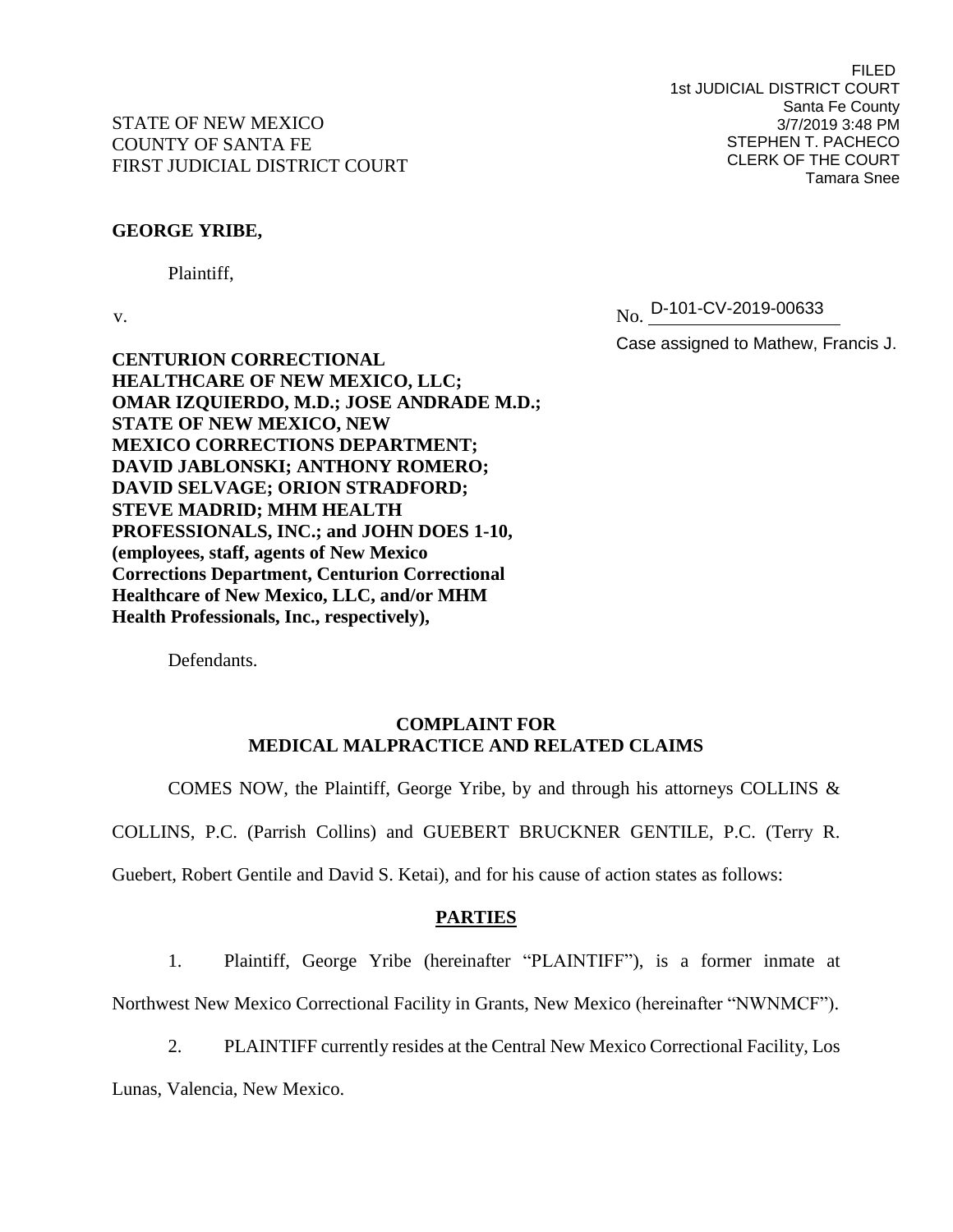3. Centurion Correctional Healthcare of New Mexico, LLC (hereinafter "CENTURION") is a domestic limited liability company registered to do business in New Mexico, whose registered agent for service of process is CT Corporation System, 206 S. Coronado Avenue, Espanola, New Mexico, 87532-2792.

4. Upon information and belief, Dr. Omar Izquierd, Dr. Jose Andrade and Dr. Michelle Cox were the presiding doctors and acted as the authorized medical authority in the medical care of PLAINTIFF at all times relevant to this complaint.

5. At all material times, CENTURION acted through its owners, officers, directors, employees, agents or apparent agents, including, but not limited to, administrators, management, nurses, doctors, technicians and other staff, and is responsible for their acts or omissions pursuant to the doctrines of *respondeat superior*, agency and/or apparent agency.

6. CENTURION is responsible for providing medical care to inmates in the New Mexico Department of Corrections prison system pursuant to a contract with that agency of the State of New Mexico that commenced on June 1, 2016 and continues to the present.

7. Defendants New Mexico Corrections Department and the Northwest New Mexico Correctional Facility, (hereinafter "DEFENDANTS" and/or "STATE") are entities of the State of New Mexico.

8. NWNMCF is operated by the State of New Mexico by, under and through the New Mexico Department of Corrections.

9. Defendant State of New Mexico has authorized New Mexico Corrections Department (hereinafter "NMCD") to operate the NWNMCF, in Grants, Cibola, New Mexico.

10. NMCD is responsible for contracting of medical services for all NMCD facilities including NWNMCF.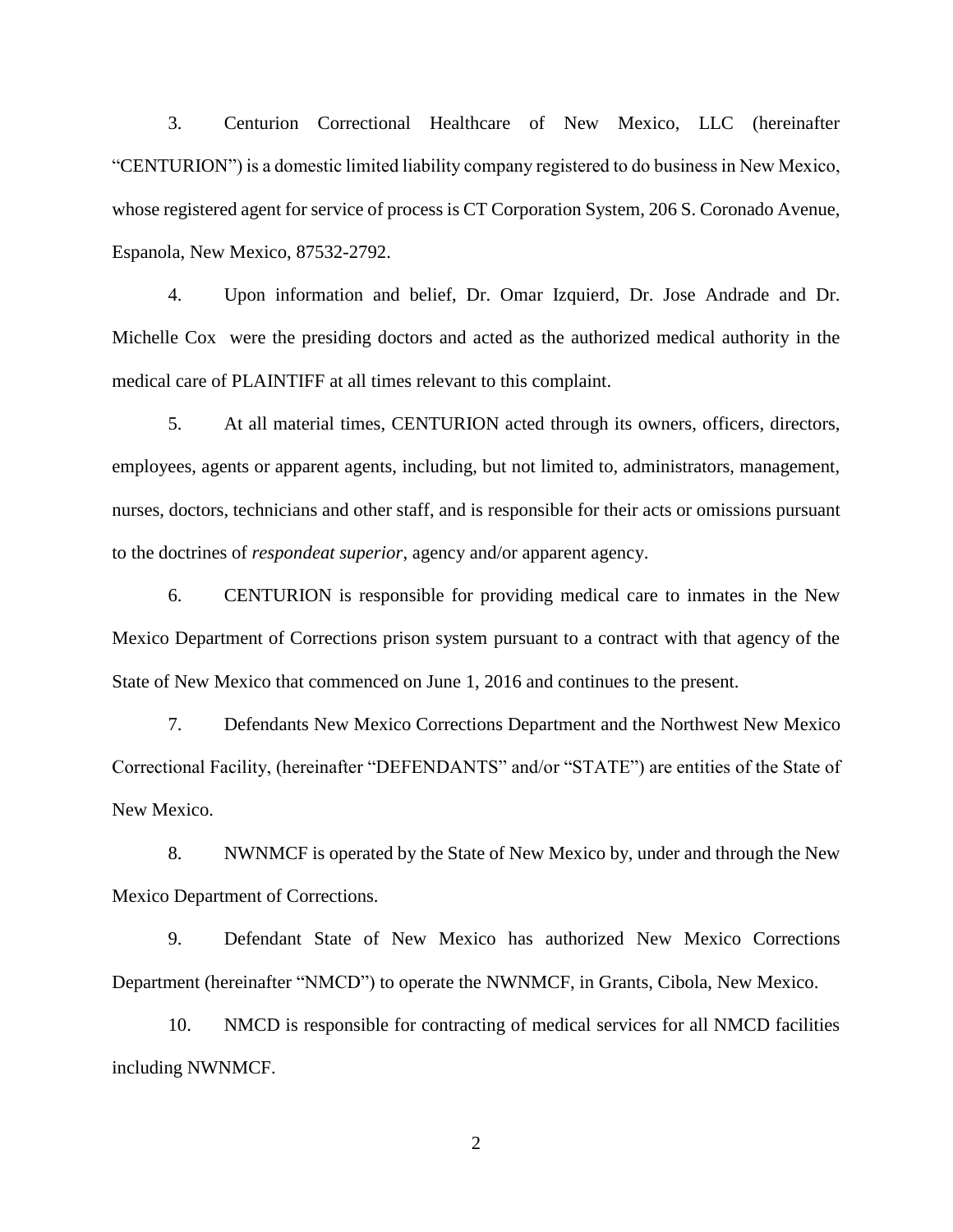11. David Jablonski was serving as the Secretary of Corrections at all times relevant to this Complaint, although he is not currently serving as the Secretary of Corrections.

12. Anthony Romero was serving as Deputy Secretary of Corrections at all times relevant to the Complaint and is currently serving as Acting Secretary of Corrections.

13. David Selvage is, and was at all times relevant to this Complaint, serving as the Health Services Administrator for NMCD.

14. Orion Stradford is, and was at all times relevant to this Complaint, serving as the NMCD Bureau Chief.

15. Steve Madrid is, and was at all times relevant to this Complaint, the individual acting on behalf of NMCD in charge of the NMCD Grievance Process, including the appellate process.

16. At all material times, NMCD acted through its owners, officers, directors, employees, agents or apparent agents, including, but not limited to, administrators, management, nurses, doctors, technicians and other staff, and is responsible for their acts or omissions pursuant to the doctrines of *respondeat superior*, agency and/or apparent agency.

17. MHM Health Professionals, Inc. (hereinafter "MHMHP") provides medical personnel to CENTURION including those medical personnel providing medical services at "facility."

18. Upon information and belief, MHMHP, is a Delaware for profit corporation.

19. At all material times, MHMHP acted through its owners, officers, directors, employees, agents or apparent agents, including, but not limited to, administrators, management, nurses, doctors, technicians and other staff, and is responsible for their acts or omissions pursuant to the doctrines of *respondeat superior*, agency and/or apparent agency.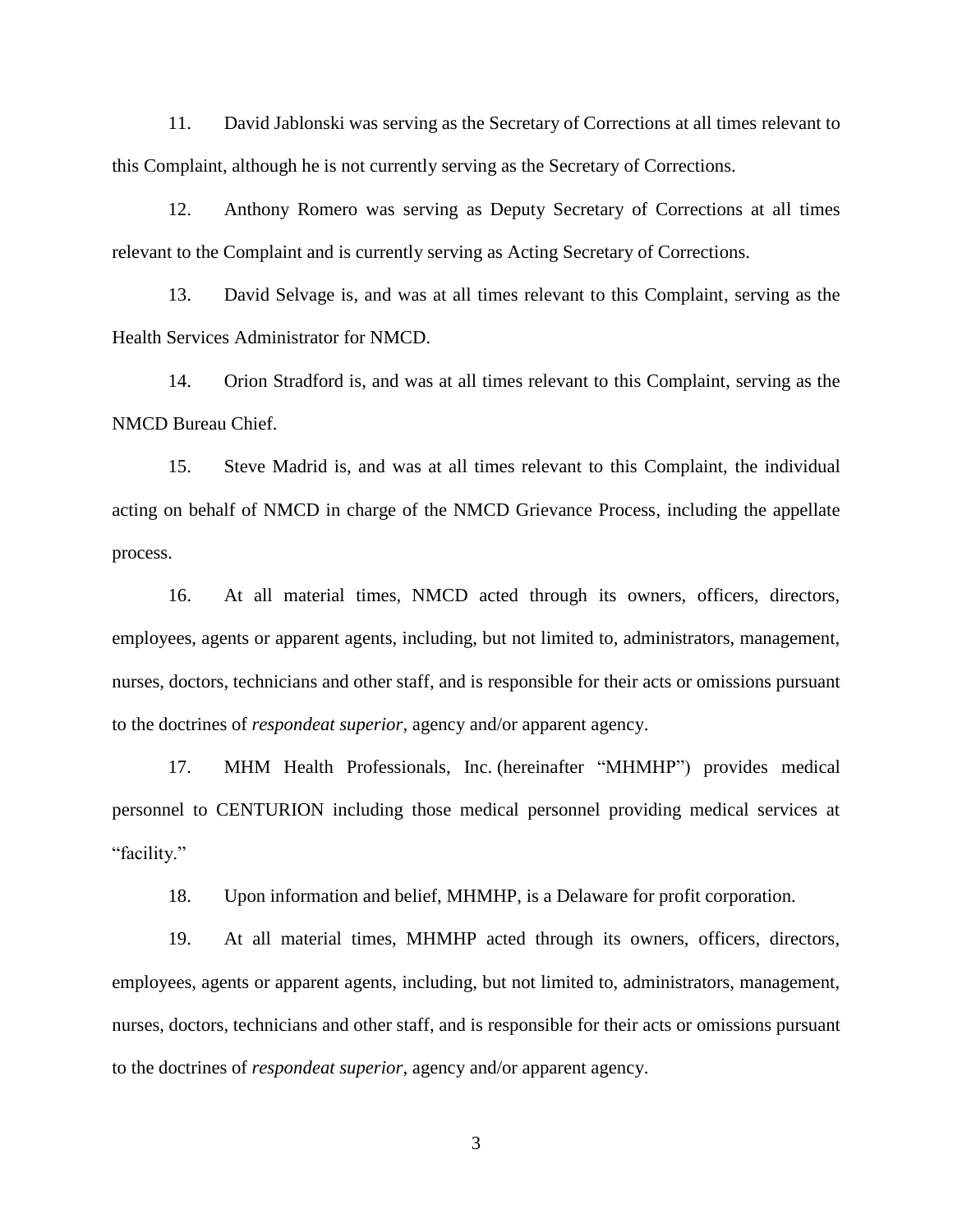20. Upon information and belief, MHMHP is the employer of said medical personnel provided to CENTURION for purposes of providing medical services to NMCD inmates.

21. The State of New Mexico, NMCD and their John Doe employees, staff and agents, including David Jablonski, Anthony Romero, David Selvage, Orion Stradford and Steve Madrid, will be referred to herein collectively as "NMCD DEFENDANTS."

22. CENTURION and its John Doe employees, staff and agents will be referred to herein collectively as "CENTURION DEFENDANTS."

23. MHMHP and it's John Doe employees, staff and agents will be referred to herein collectively as "MHM."

24. Upon information and belief, MHMHP is the employer of said medical personnel provided to CENTURION for purposes of providing medical services to NMCD inmates.

#### **JURISDICTION AND VENUE**

25. All acts complained of herein occurred in Grants, Cibola County, State of New Mexico.

26. CENTURION's registered agent is in Espanola, New Mexico.

27. The contract for prison medical services between CENTURION and the State of New Mexico was, upon information and belief, executed in Santa Fe, New Mexico.

28. Jurisdiction and venue are proper over CENTURION and John Doe employees, staff and agents 1-10 pursuant to NMSA § 38-3-1 (A).

29. This Court has jurisdiction over the subject matter of PLAINTIFF's New Mexico Tort Claims Act claims against the State of New Mexico and New Mexico Corrections Department and John Doe employees, staff and agents under NMSA § 41-4-18 and NMSA § 38-3-1 (A).

30. Jurisdiction over MHMHP is proper in New Mexico State District Court due to lack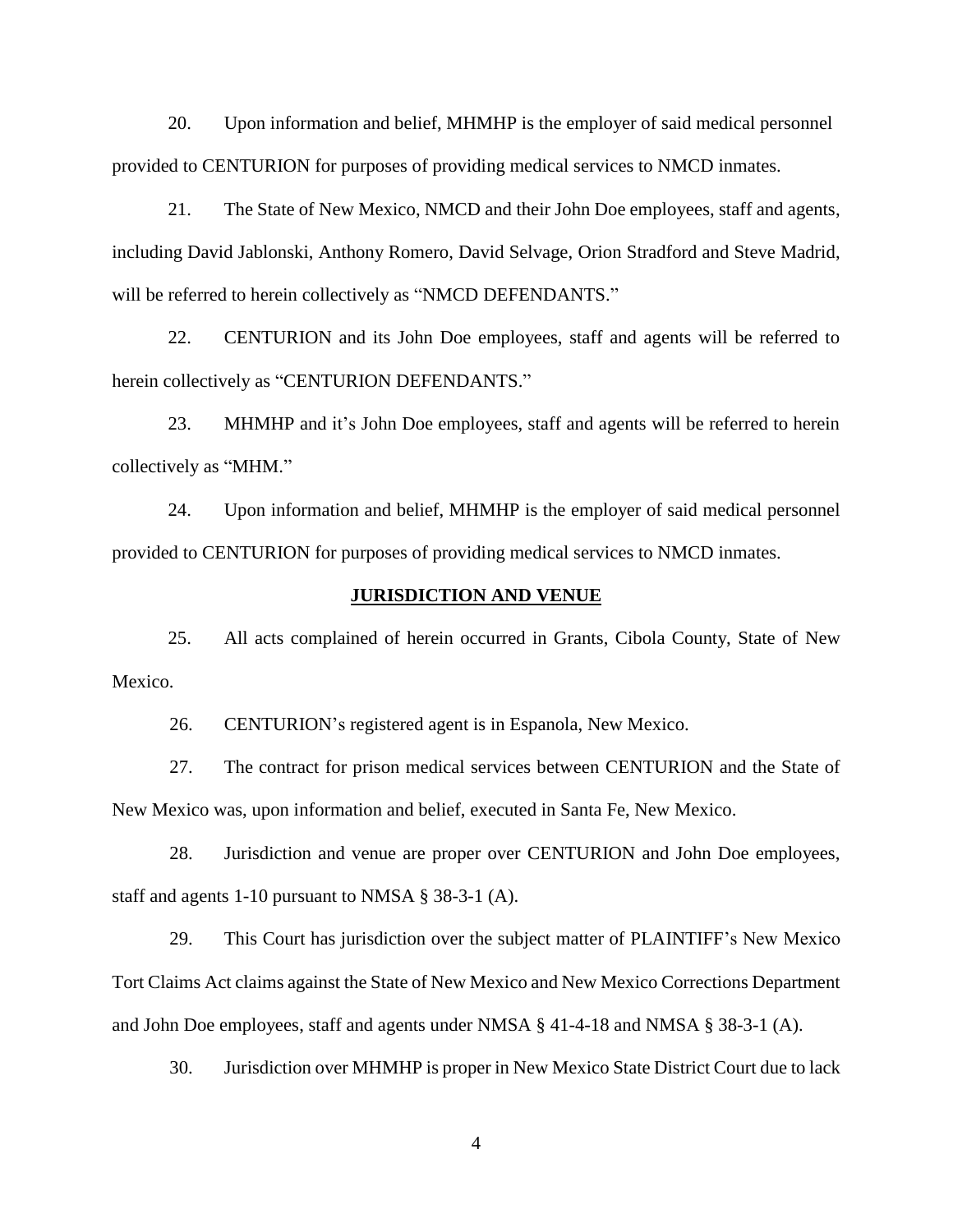of complete diversity of named DEFENDANTS under 28 U.S.C.A. § 1332.

31. Jurisdiction over all parties and claims are proper under Article II, § 10 of the New Mexico Constitution and the law of negligence under New Mexico law.

#### **FACTS COMMON TO ALL COUNTS**

32. PLAINTIFF and is a 46-year-old male.

33. From October 2017 to March 14, 2018, PLAINTIFF was an inmate of NMCD.

34. At all times relevant to the negligence alleged in the Complaint, PLAINTIFF was housed at NWNMCF.

35. Plaintiff had a number of health conditions making him vulnerable to infection of which NMCD Defendants, Centurion Defendants and MHM Defendants were aware.

36. None of the Defendants, NMCD Defendants, Centurion Defendants and MHM Defendants, took appropriate preventive measures to prevent the development of infection in violation of American Correctional Association (ACA) and National Commission on Correctional Health Care (NCCHC) standards.

37. PLAINTIFF presented with complaints of back pain on 11/28/2017 of grade 7/10.

38. On examination PLAINTIFF's lower thoracic spine was noted with paraspinal spasm and was diagnosed as lumbar pain for which PLAINTIFF was prescribed Toradol.

39. PLAINTIFF was advised to use hot pack, wheel chair for 24 hours and obtain Xray.

40. On 12/01/2017 PLAINTIFF complained of pain in the lower back to right hip affecting some Activities of Daily Living (ADLs).

41. PLAINTIFF also complained of increasing pain while transitioning from lying to sitting, sitting to standing and vice versa.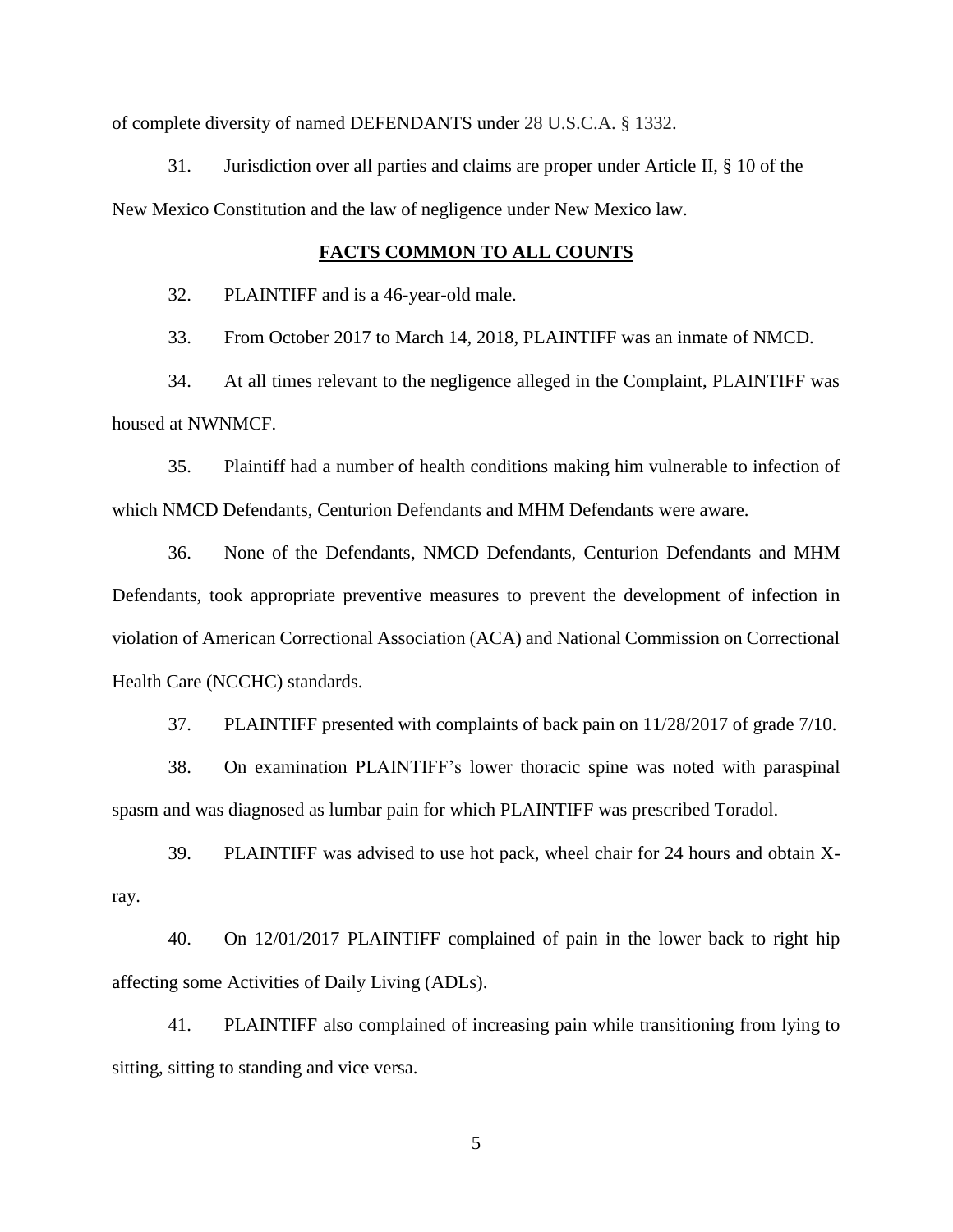42. Examination revealed tenderness with normal reflexes and was assessed as low back pain and given Toradol 30 mg IM with Benadryl 50 mg Intravenous (IV) and was advised to follow up.

43. On 12/04/2017 PLAINTIFF's back pain was better and he was diagnosed as resolving back pain.

44. X-ray lumbar spine done on 12/04/2017 revealed mild osteoarthritis of lumbar spine.

45. On 01/02/2018 PLAINTIFF again had back pain and was advised to follow up with Primary Care Physician.

46. On 01/05/2018, during evaluation of back pain, PLAINTIFF reported that he wakes up in the middle of the night, takes 8 Naproxen.

47. PLAINTIFF's vitals were normal with normal temperature.

48. No further diagnostics were ordered or performed.

49. On examination PLAINTIFF walked stiffly and guardedly and was he diagnosed as osteoarthritis of lumbar spine.

50. PLAINTIFF was advised Tramadol and Gabapentin, to continue back exercises, back brace and not to take more Naproxen than prescribed.

51. On 01/31/2018, during reevaluation of his back pain, PLAINTIFF complained of severe low back pain right, which he reported as ongoing for 2 months with back spasms going from supine to sitting position and requests increase his Tramadol.

52. On examination PLAINTIFF's vitals were normal and he walked slowly bent forward, hunched over, and grimaced.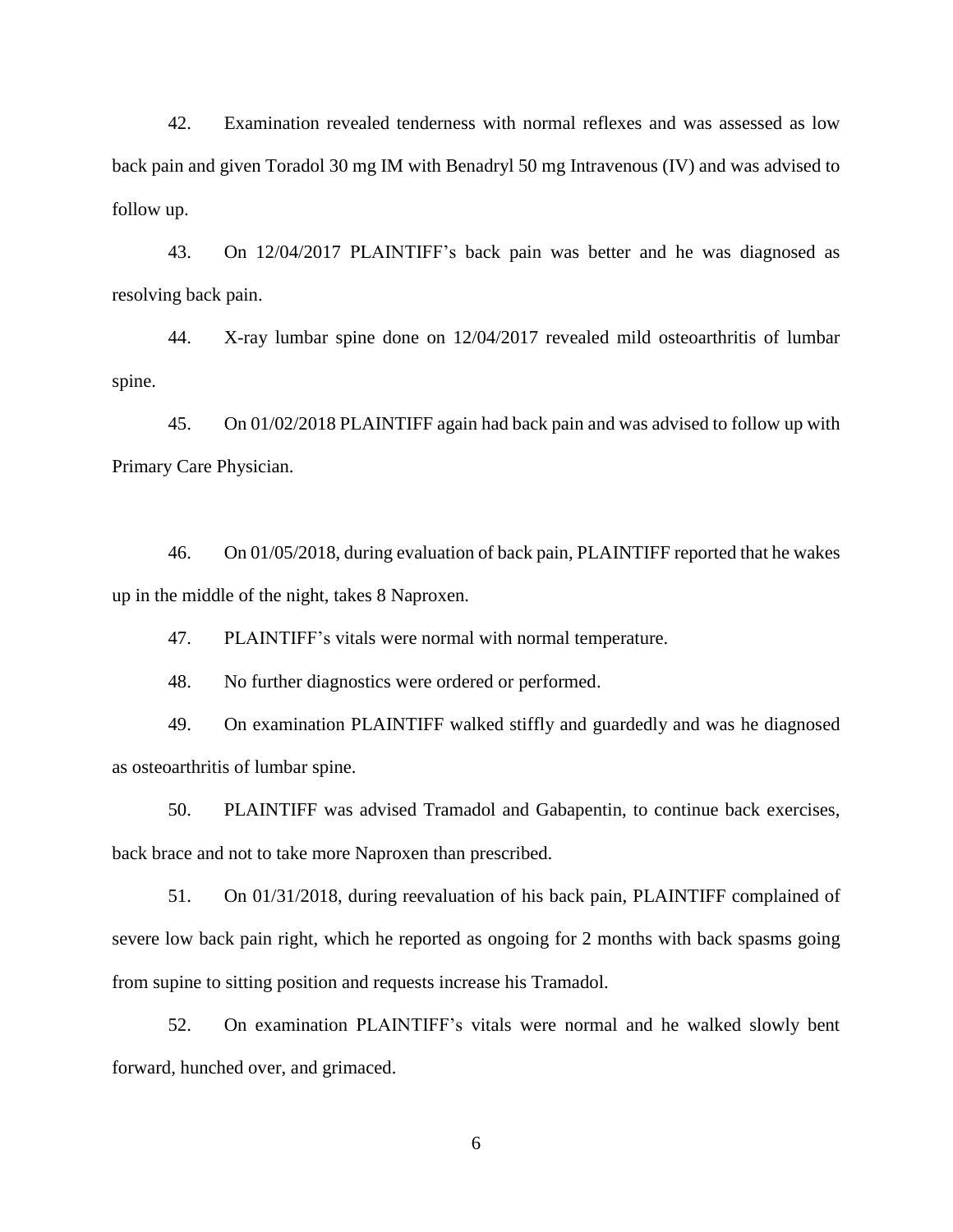53. No additional diagnostics were ordered or taken.

54. PLAINTIFF was diagnosed as chronic low back pain, symptoms magnification seems likely, over use of NSAIDs and administered Toradol 15 mg IM.

55. On 02/14/2018 back pain got worst and rated it as 8.5 out of 10.

56. On 02/15/2018 PLAINTIFF complained of low back pain radiating to leg affecting ADLs and was diagnosed as alteration in comfort related to low back pain.

57. No diagnostics were ordered or taken.

58. On 02/26/2018, evaluation of HCV, PLAINTIFF was ordered Complete Blood Count (CBC)/Comprehensive Metabolic Panel (CMP) and for his chronic low back pain he was advised to continue Gabapentin, Naproxen and Tramadol with trail of TENS.

59. No additional diagnostics were ordered or taken.

60. On 03/08/2018, PLAINTIFF had left hand redness/rash and was diagnosed as skin/soft tissue infection and prescribed Bactrim DS for 10 days.

61. Despite presence of infection, no additional diagnostics were ordered or taken.

62. Plaintiff was released from NWNMCF on 03/14/18.

63. On 03/19/2018, PLAINTIFF was evaluated in Presbyterian Hospital ER for ruptured varicose vein to right lower leg.

64. PLAINTIFF's bleeding was controlled with an Ace wrap. He also complained of chronic low back pain with vitals of pulse 100, Temperature 98.1°F, RR 16 and SpO2 95%. X-ray of her lumbar spine revealed findings consistent with discitis/osteomyelitis at L4-5 and planned emergent MRI of lumbar spine.

65. CT lumbar spine on 03/20/2018 revealed L4-5 discitis/osteomyelitis with left central protrusion versus small epidural abscess at L4-5 level and advised Neurosurgeon opinion.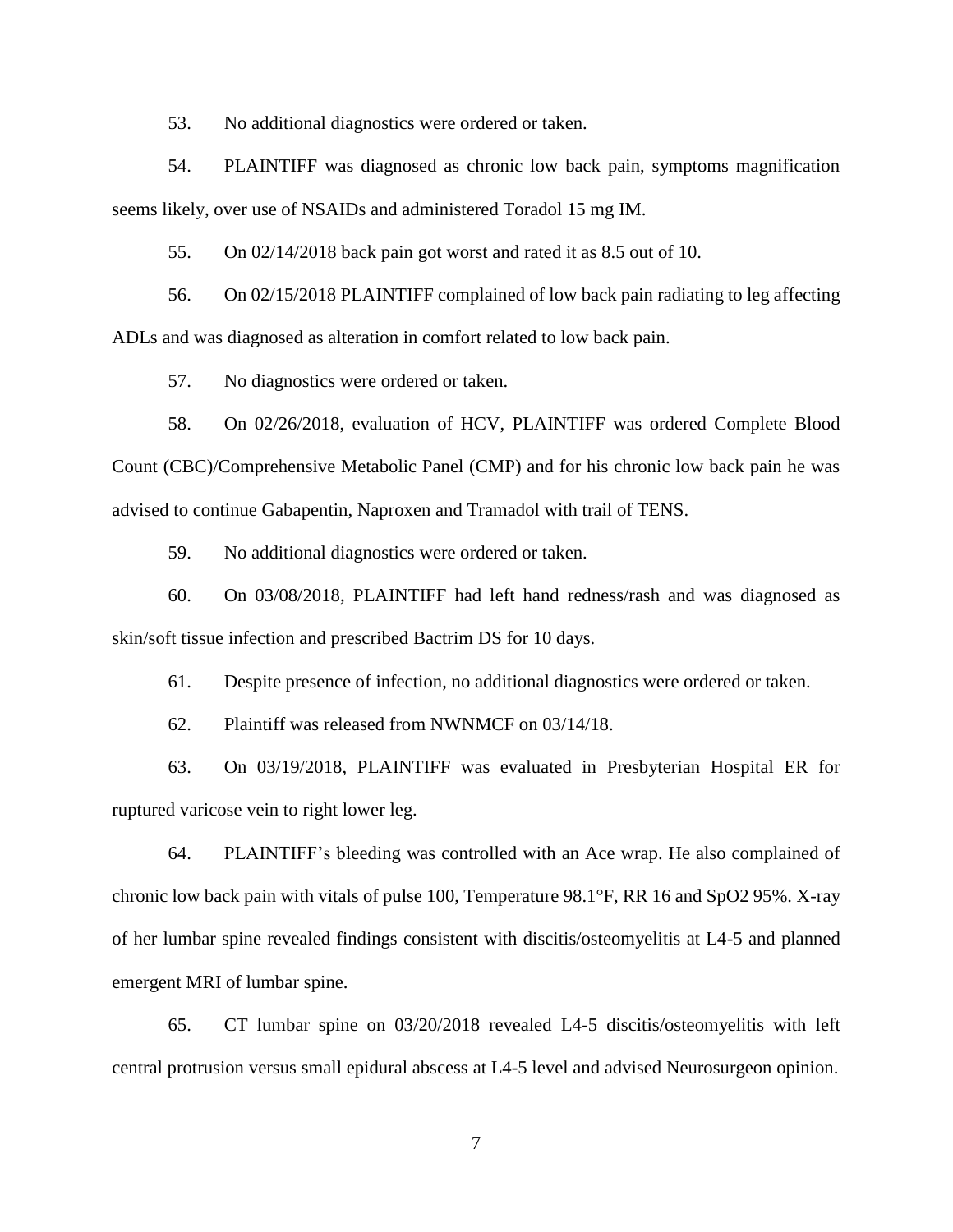66. Neurosurgeon examined PLAINTIFF on 03/20/2018 and noted that he was able to move all his extremities.

67. PLAINTIFF had full strength of 5/5 symmetric to the deltoids, biceps, triceps, wrist extensors, hip flexors, dorsiflexors and plantar flexors.

68. Sensation was intact to light touch and advised for possible biopsy by IR.

69. Progress notes on 03/20/2018 revealed that PLAINTIFF denied fevers, chills, chest pain, shortness of breath, nausea, vomiting, dizziness, lightheadedness or any other symptoms. He denied any Neuro symptoms or any tingling or numbness in his lower extremity with no incontinence.

70. PLAINTIFF was diagnosed as osteomyelitis, hypothyroidism and opioid dependence.

71. Infectious disease noted that PLAINTIFF had problems with increasing lower back pain without fevers, chills, or sweats.

72. On examination, it was noted that PLAINTIFF had mild tenderness to lumbar spine and was diagnosed as possible L4-5 diskitis/osteomyelitis with possible epidural abscess, active injection drug use.

73. PLAINTIFF was advised MRI once his ankle bracelet was removed and ordered sedimentation rate, C-reactive protein, blood cultures x 2 sets, echocardiogram.

74. PLAINTIFF's Erythrocyte Sedimentation Rate (ESR) was 36, C-reactive protein 1.6, normal Lactic acid of 1.2.

75. MRI spine on 03/20/2018 revealed L4-5 discitis osteomyelitis with epidural abscess.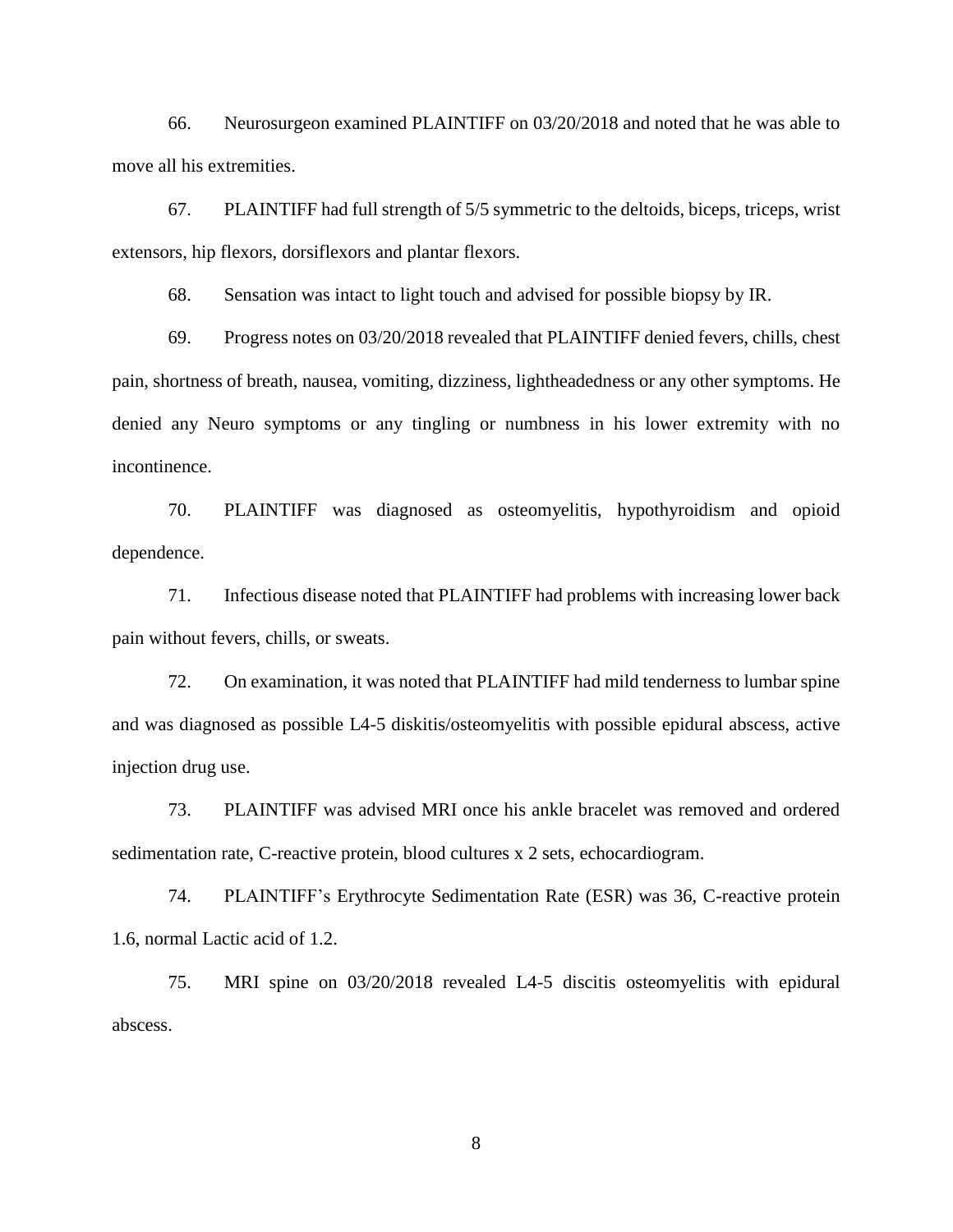76. PLAINTIFF underwent aspiration of L4-5 disc space on 03/21/2018 and started Ceftriaxone and Vancomycin for 6 weeks.

77. Cultures were sent, but they were negative for organisms. PLAINTIFF's back pain continued to improve with no neurological deficit and discharged on 03/27/2018.

78. During the follow up visit on 05/08/2018, PLAINTIFF exhibited normal mobility and was diagnosed as hypothyroidism with chronic low back pain.

79. PLAINTIFF was advised to continue Gabapentin 900 mg twice daily for back pain.

80. It was noted that PLAINTIFF had back pain which started on 11/28/2017 of grade 7/10 and was diagnosed as lumbar pain.

81. Subsequently on 12/01/2017, PLAINTIFF complained of pain in the lower back to right hip affecting ADL with normal clinical examination. X-ray of his lumbar spine on 12/04/2017 revealed features of lumbar osteoarthritis.

82. PLAINTIFF was advised conservation treatment with drugs like Tramadol and Gabapentin, back exercises and back brace. Further follow up visits on 01/05/2018, 01/31/2018 and 02/15/2018 noted that PLAINTIFF continued to have back pain with severe spasms during supine and sitting position and radiating pain to leg.

83. Subsequently on 03/19/2018 in Presbyterian Hospital, PLAINTIFF was advised Xray of his lumbar spine for chronic back pain which revealed discitis/osteomyelitis at L4-5 and thereby ordered advanced imaging like CT spine and MRI spine which revealed diagnosis of epidural abscess.

84. Hence when the PLAINTIFF complains of back pain on 11/28/2017, X-ray of his lumbar spine was taken early on 12/04/17 which revealed features of osteoarthritis and was advised conservative treatment.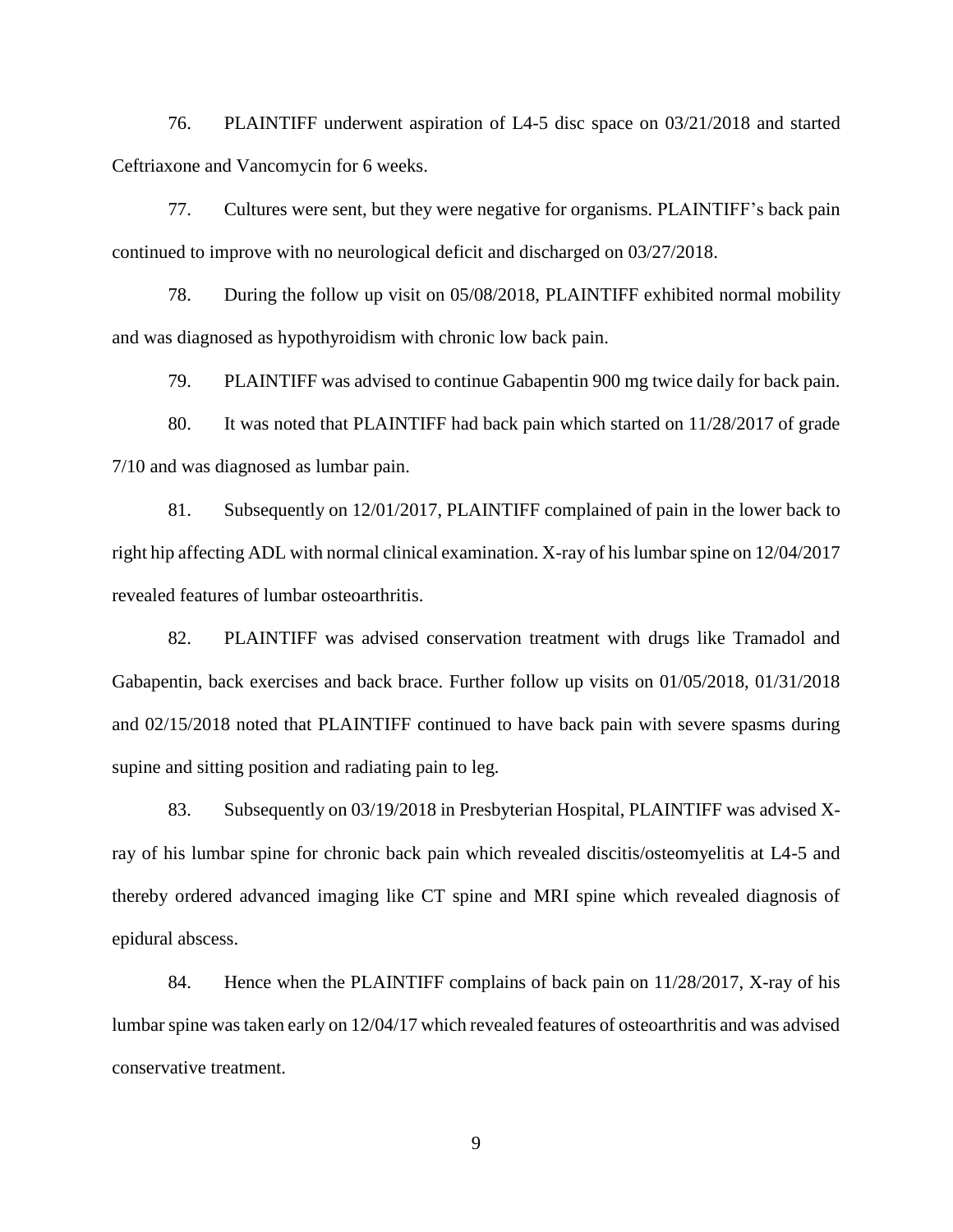85. When PLAINTIFF did not respond to conservative treatment and had recurrent back pain, further advanced imaging like CT or MRI spine or repeat X-ray lumbar spine was not done on him.

86. Patients who have not improved after four to six weeks of conservative therapy and who did not receive imaging on initial evaluation need to be reevaluated.

87. Patients who have developed neurologic deficits or symptoms of infection in the interim should have imaging done.

88. Any patient with symptoms of spinal cord or cauda equina compression or progressive and/or severe neurologic deficits should have immediate MRI for further evaluation and urgent specialist referral.

89. Such symptoms and signs include new urinary retention, incontinence from bladder overflow, new fecal incontinence, saddle anesthesia, and significant motor deficits not localized to a single unilateral nerve root.

90. But the patient does not have Neurological complaints like numbness, paresthesia, weakness, urinary retention or urinary incontinence along with back pain during the follow up visits in New Mexico Corrections Department from 11/28/2017 to 03/14/2018 to necessitate advanced imaging like CT or MRI spine or repeat X-ray lumbar spine.

91. Since the patient does not develop any neurological deficit or fever spikes associated with back pain it is remote for the physician to suspect epidural abscess and to advice further advance imaging like MRI or reimaging of X-ray lumbar spine or blood investigations during the stay in New Mexico Corrections Department.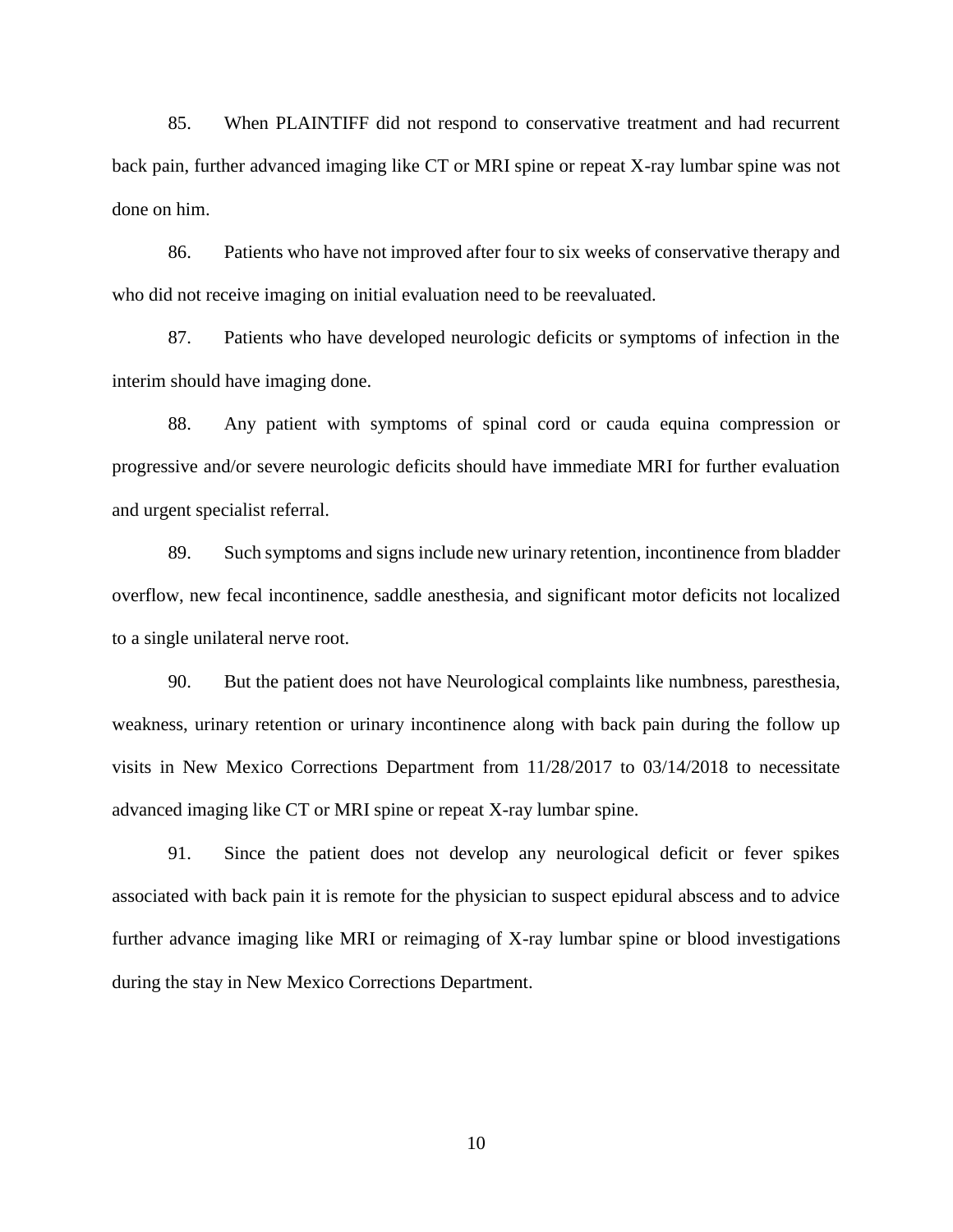92. If the patient developed fever spikes with weakness of extremities along with back pain, then the patient should be suspected of epidural abscess or myelopathy and urgent imaging should be done.

93. The State of New Mexico and NMCD have a non-delegable duty to provide for proper, necessary and competent medical care for all inmates in the care of NMCD.

94. NMCD is responsible, on behalf of the State of New Mexico, for the provision of proper, necessary and competent medical care of NMCD inmates, including those at the NWNMCF and for PLAINTIFF.

95. NMCD contracted with CENTURION for the provision of medical services to NMCD inmates.

96. CENTURION, by the terms of the General Services Contract, #16-770-1300-0097 (hereinafter "GSC"), was contracted by NMCD for the purposes of providing medical care to inmates in the NMCD prison system, including PLAINTIFF.

97. The term of the GSC began on June 1, 2016 and continues to the present.

98. By contract with the State of New Mexico, CENTURION is responsible for medical care to inmate patients at the NWNMCF, including PLAINTIFF.

99. The GSC delegation of responsibility for medical care to NMCD inmates does not lessen the duties of the State of New Mexico or NMCD to insure proper, necessary and competent medical care to NMCD inmates.

100. NMCD's duty to provide proper, necessary and competent medical care to NMCD inmates remains intact despite the assignment of said duties to outside contractors, including CENTURION.

101. NMCD DEFENDANTS failed to enforce critical terms of the GSC essential to the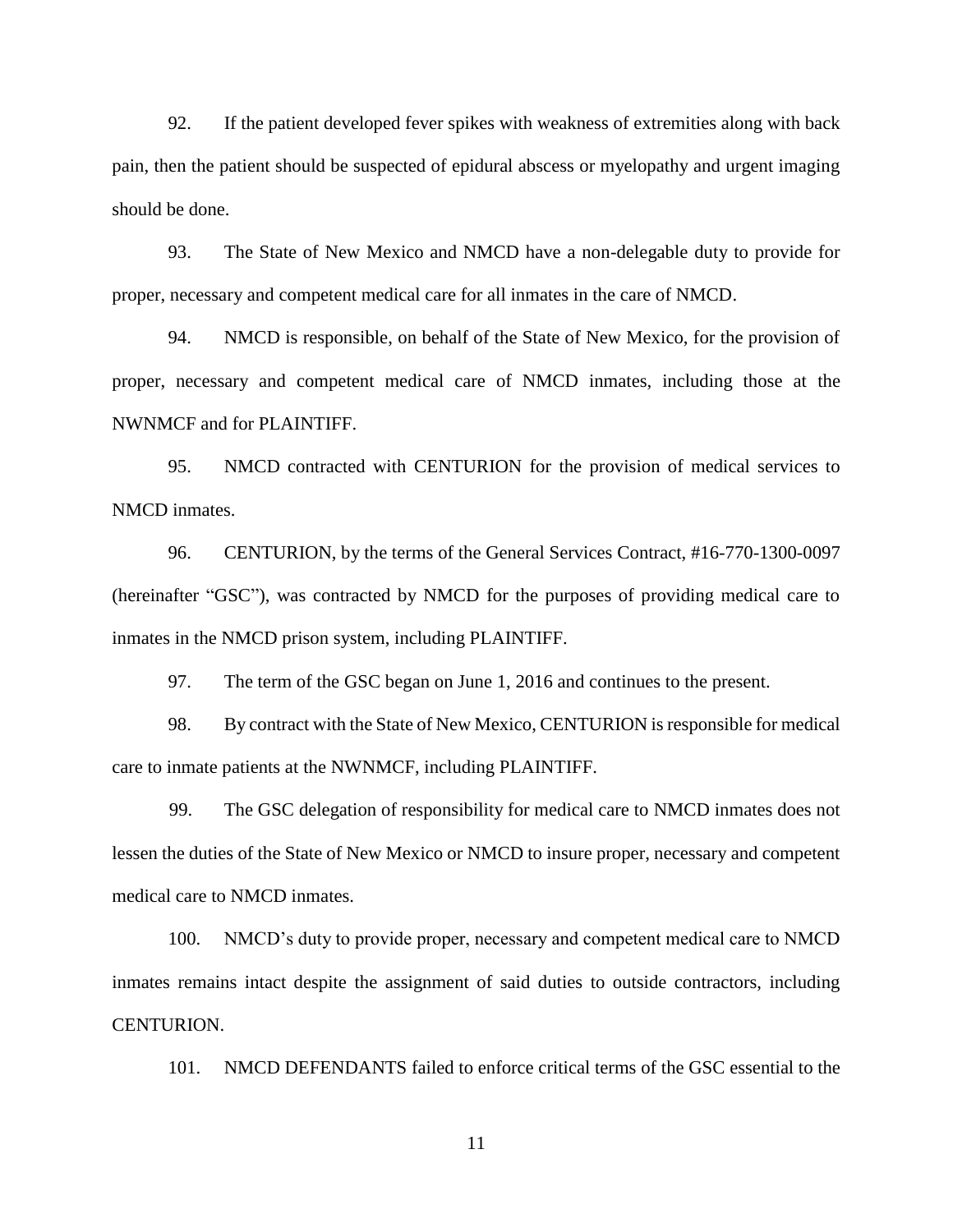protection of the health and safety of NMCD inmates.

102. NMCD DEFENDANTS failed to hold CENTURION to the standards of the ACA or NCCHC.

103. NMCD DEFENDANTS failed to hold CENTURION to the standard of care under New Mexico law.

104. NMCD DEFENDANTS failed to establish any standard of care for CENTURION's provision of medical care for NMCD inmates.

105. NMCD DEFENDANTS failed to properly oversee, monitor, supervise and manage CENTURION's operation of medical facilities and provision of medical services to NWNMCF inmates, including PLAINTIFF.

106. NMCD DEFENDANTS failed to take corrective action against CENTURION despite clear knowledge of the negligent and reckless provision of medical care by CENTURION.

107. Instead, in conspiracy with CENTURION, NMCD routinely denies medical grievances and, upon information and belief, has not found in favor of an inmate since at least 2012. David Jablonski and Anthony Romero were responsible and did set the tone, customs and standards for the routine denial of inmate medical care.

108. David Jablonski and Anthony Romero breached their responsibilities for overseeing the provision of the medical care under the GSC with CENTURION.

109. David Selvage, as Health Services Administrator, breached his responsibilities for management of medical services, including oversight and enforcement of the GSC.

110. Orion Stradford, as Bureau Chief, was directly responsible for the oversight and management of the GSC.

111. Orion Stradford breached his duties to properly manage the GSC, allowing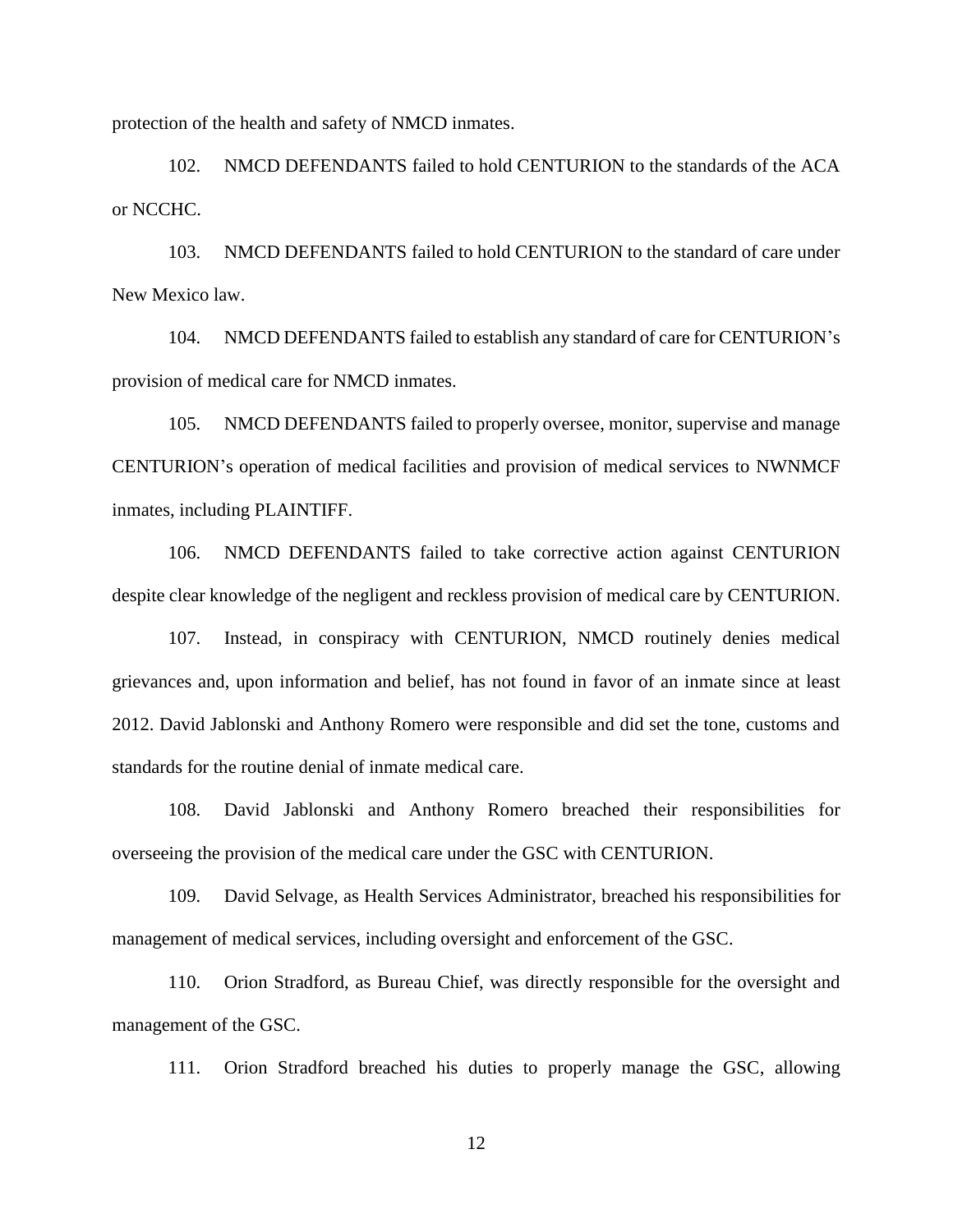CENTURION to repeatedly violate the medical standards under the ACA, NCCHC and New Mexico law.

112. Steve Madrid, as the Grievance Manager Administrator, has created, implemented and maintained a grievance process that routinely denies the Due Process rights of inmates to administrative remedies.

113. Steve Madrid did so create, implement and maintain said defective grievance process for the purpose of denying inmates their rights to adequate medical care.

114. Betty J. Judd was the managing authority at NWNMCF and was responsible for the health and safety of PLAINTIFF.

115. The collective behavior of the aforementioned NMCD DEFENDANTS in conspiracy with CENTURION and MH, has led to the routine denial of basic medical care to inmates, including PLAINTIFF.

116. The collective behavior of the aforementioned NMCD DEFENDANTS in conspiracy with CENTURION and MHM has led to the routine denial of basic infection control among inmates, including PLAINTIFF.

117. The collective behavior of the aforementioned NMCD DEFENDANTS in conspiracy with CENTURION and MHM has led to the routine denial of basic minimal healthcare.

118. The collective behavior of the aforementioned NMCD DEFENDANTS in conspiracy with CENTURION and MHM has led to the routine denial of basic infection control.

119. The collective behavior of the aforementioned NMCD DEFENDANTS in conspiracy with CENTURION and MHM has led to a failure to provide basic infection control, which has led to multiple very serious spinal infections to include multiple cases of diskitis, osteomyelitis, and/or sepsis.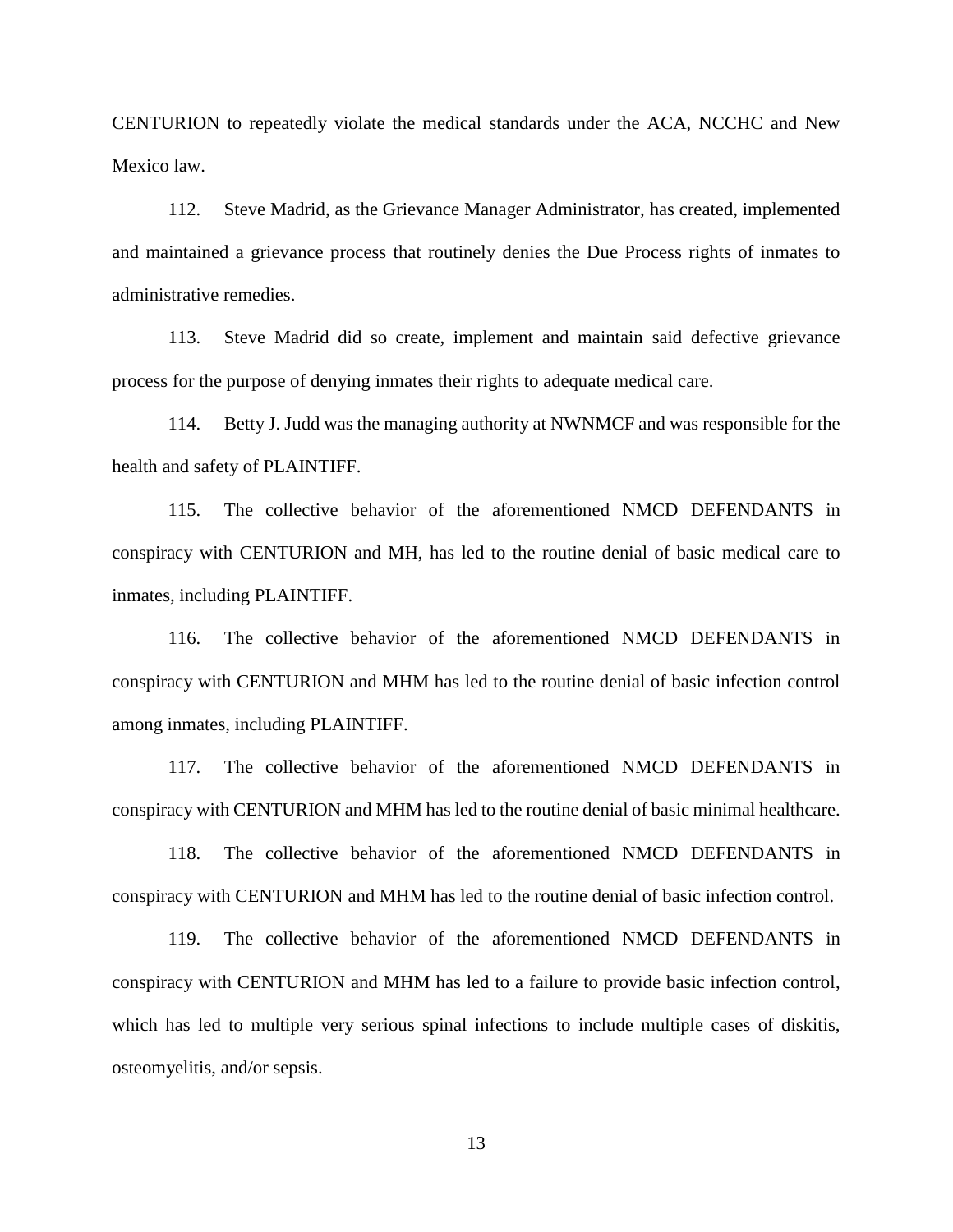120. These repeated inmate infections have resulted in extensive and permanent injuries to inmates, including PLAINTIFF, and at least one death.

121. Multiple cases of spinal diskitis, osteomyelitis, and sepsis occurring under the medical care of Centurion represent a pattern of severe, callous, wanton, willful and deliberate indifference to the health, safety and lives of inmates, including PLAINTIFF.

### **COUNT I MEDICAL MALPRACTICE AND NEGLIGENCE (CENTURION DEFENDANTS)**

122. PLAINTIFF incorporates by reference as if fully set forth herein, each and every allegation contained in the paragraphs above.

123. In undertaking the diagnosis, care and treatment of PLAINTIFF, CENTURION, its employees, staff and agents were under a duty to possess and apply the knowledge, skill, and care that is used by reasonably well-qualified healthcare providers in the local community.

124. CENTURION, its employees, staff and agents breached their duties and were negligent in the management of PLAINTIFF's health and well-being.

125. CENTURION's negligence, errors, acts and omissions include, but are not limited to:

a. Failure to establish, maintain and enforce infection control guidelines and

standards;

b. Failure to evaluate, treat and manage PLAINTIFF's spinal infection;

c. Failure to take the reasonable steps to acquire proper treatment of PLAINTIFF;

d. Failure to refer PLAINTIFF to appropriate specialists;

e. Failure to develop, employ, and follow appropriate policies and procedures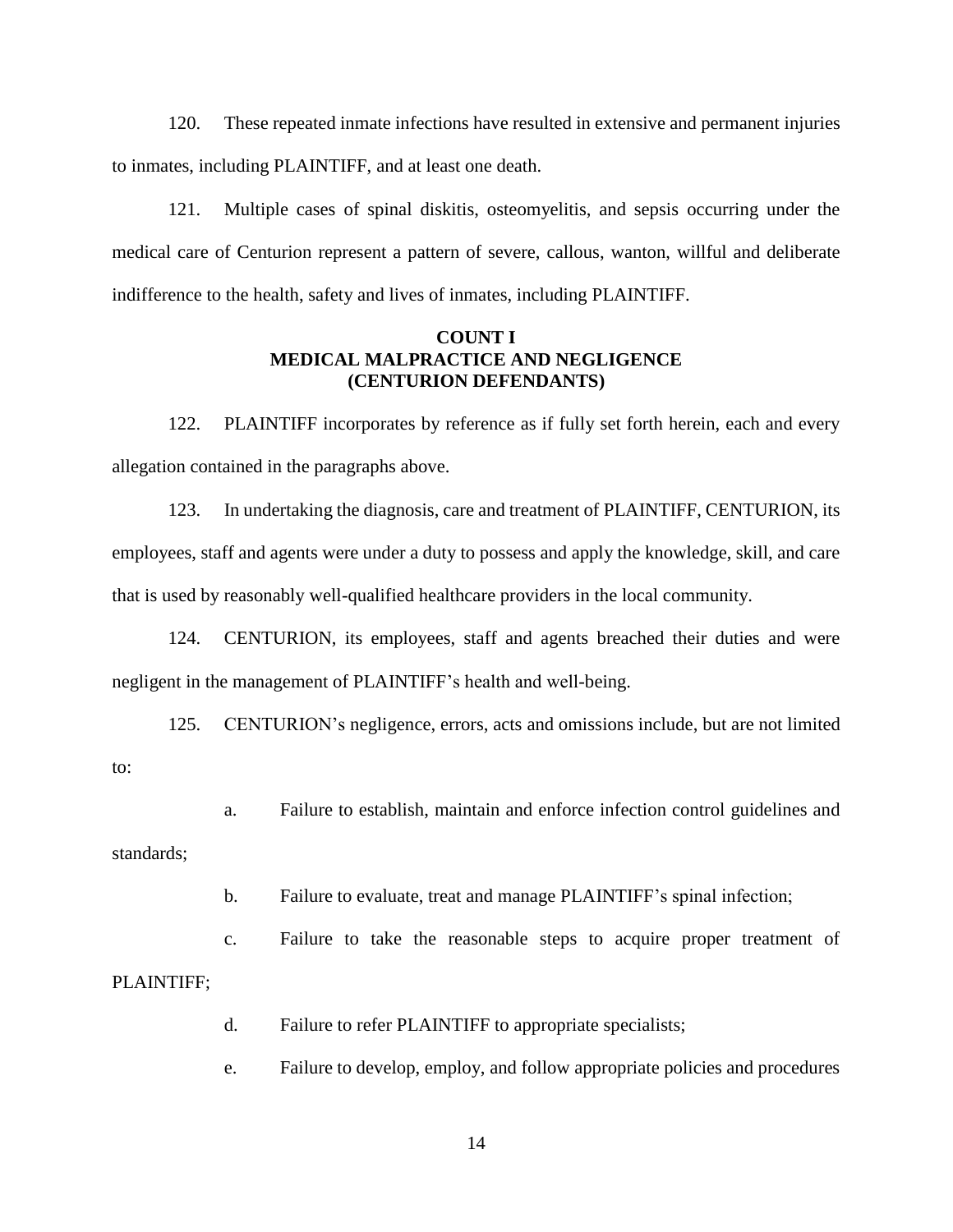with regard to the assessment, treatment, and management PLAINTIFF's spinal infection;

f. Failure to provide PLAINTIFF with necessary and proper pain management; and

g. Failure to protect and preserve the health of PLAINTIFF.

126. As a direct and proximate result of the negligent acts and omissions CENTURION, its employees, staff and agents, PLAINTIFF suffered a rapid and significant deterioration in his health, along with physical, emotional, and psychological pain and suffering not presently determinable, but to be proven at the time of trial.

127. CENTURION, its employees, staff and agent's failures to assess, treat and manage PLAINTIFF's spinal infection was reckless and wanton with utter disregard for the safety and welfare of PLAINTIFF, for which PLAINTIFF is entitled to punitive damages.

### **COUNT II NEGLIGENCE (All Defendants)**

128. PLAINTIFF incorporates by reference as if fully set forth herein, each and every allegation contained in the paragraphs above.

129. NMCD DEFENDANTS negligently failed to oversee CENTURION in the provision of medical care to NMCD inmates, which contributed to PLAINTIFF's injuries.

130. NMCD DEFENDANTS failed to take corrective action against CENTURION in clear face of recurrent and consistent negligent and reckless medical care to NMCD inmates which contributed to PLAINTIFF's injuries.

131. NMCD and CENTURION are entrusted with the medical care of New Mexico inmates who have no other source of medical care.

132. CENTURION's medical staff at NWNMCF lacked sufficient expertise to assess,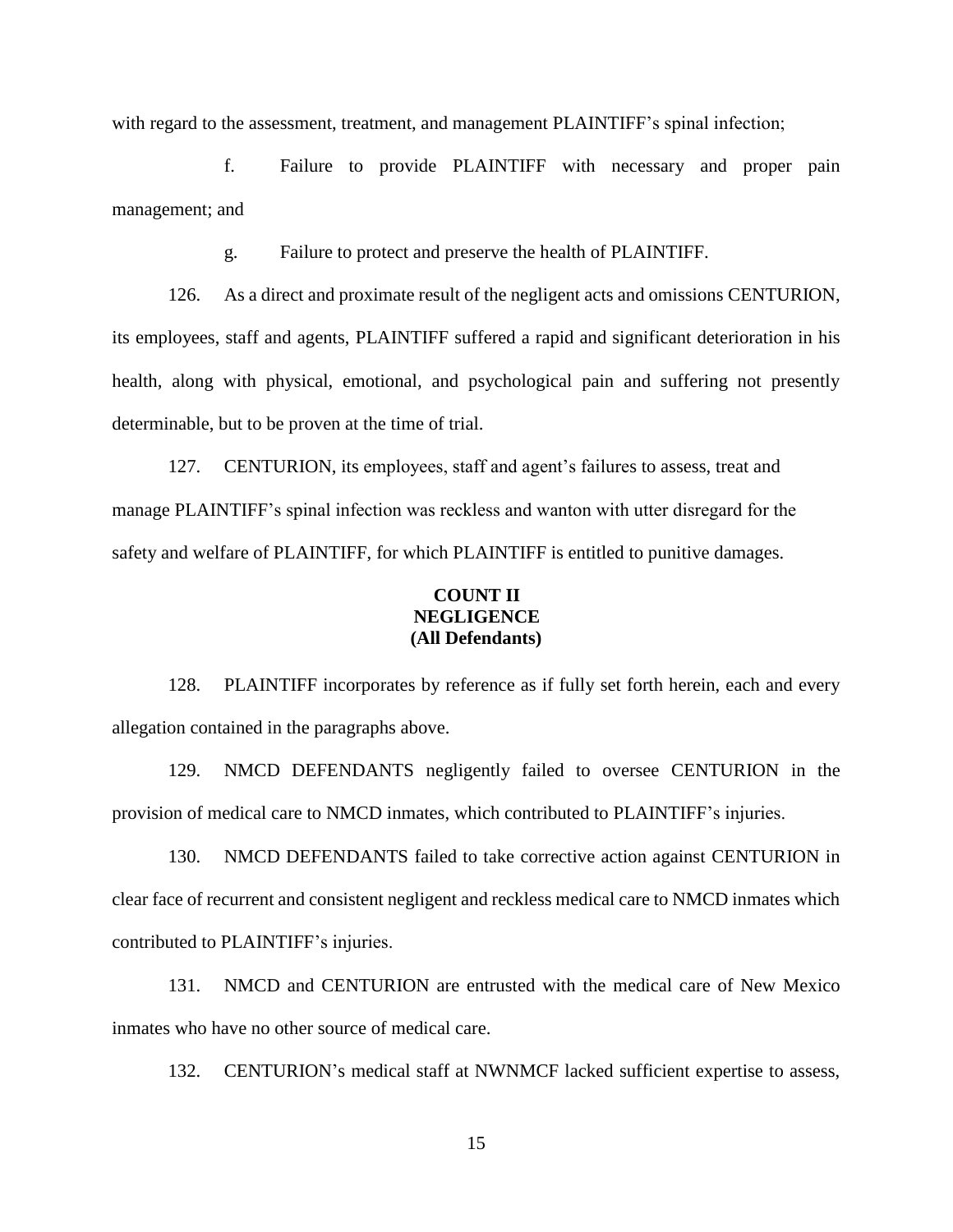treat and manage PLAINTIFF's health conditions.

133. CENTURION has a duty under the GSC, ACA and NCCHC to properly refer PLAINTIFF to be seen by a physician who could effectively treat him.

134. NMCD DEFENDANTS negligently failed to enforce critical terms of the GSC, including but not limited to, failure to compel NWNMCF and/or CENTURION to obtain accreditation by the ACA and NCCHC which contributed to PLAINTIFF's injuries.

135. NMCD DEFENDANTS negligently failed to ensure that CENTURION hire, train and supervise its medical providers, staff, employees and agents.

136. NMCD DEFENDANTS negligently failed to ensure that CENTURION hire competent medical providers, employees, staff and agents.

137. NMCD DEFENDANTS negligently, intentionally and knowingly interfered in the inmate grievance process with a pattern and practice of routine denial of medical grievances without due consideration of the facts and circumstances of the grievances, which contributed to PLAINTIFF's injuries.

138. NMCD DEFENDANTS negligently failed to hold CENTURION to standards and guidelines of the ACA or NCCHC.

139. NMCD DEFENDANTS negligently failed to hold CENTURION to the medical standard of care established under New Mexico law, which contributed to PLAINTIFF's injuries.

140. NMCD DEFENDANTS negligently failed to establish or enforce any standards at all for CENTURION's provision of proper, necessary and competent medical care to NMCD inmates.

141. As a result of the foregoing, PLAINTIFF has suffered serious and permanent physical injuries, pain and suffering, and severe psychological and emotional distress, for which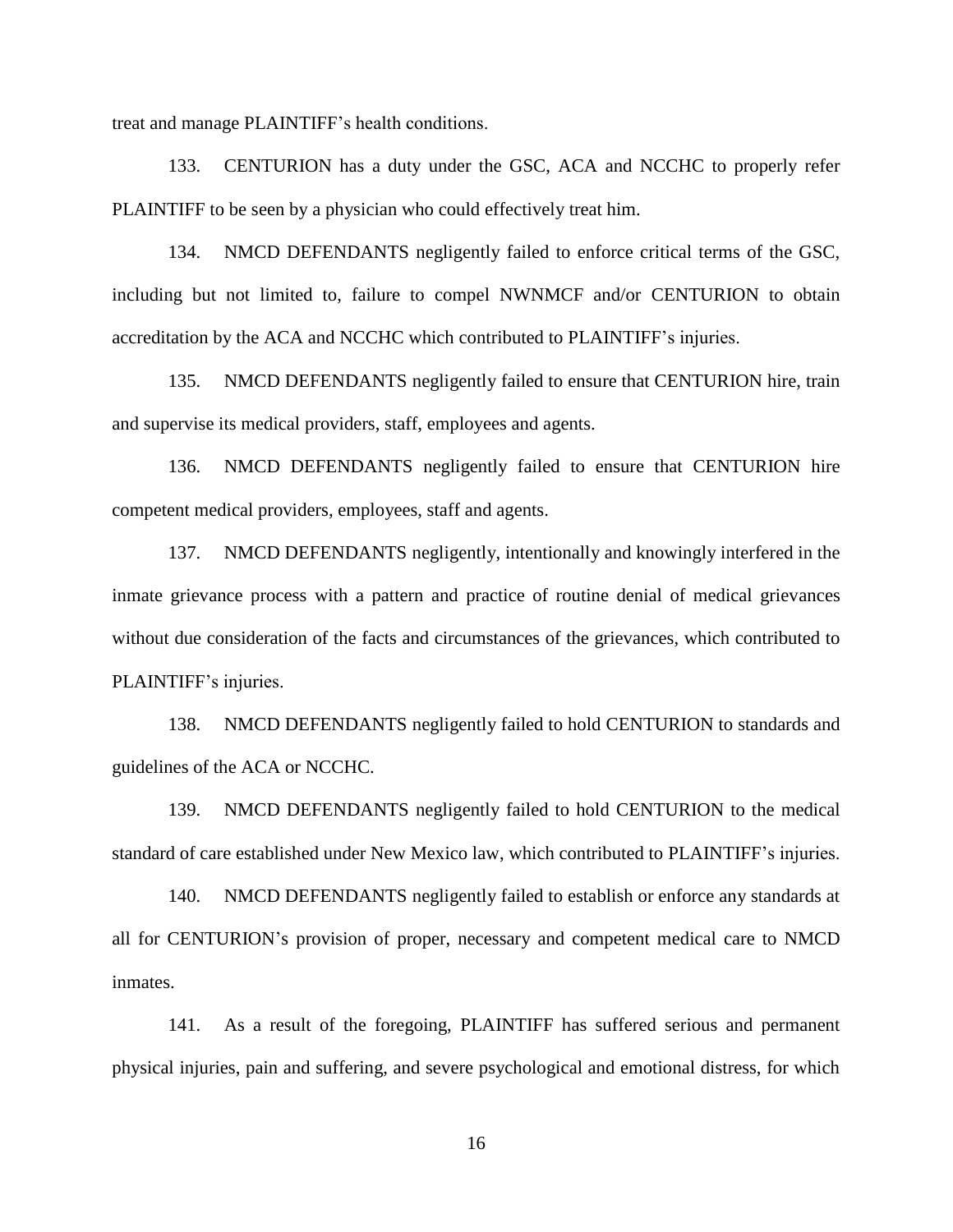PLAINTIFF is entitled to damages.

## **COUNT III NEGLIGENT OPERATION OF A MEDICAL FACILITY (CENTURION DEFENDANTS)**

142. PLAINTIFF incorporates by reference as if fully set forth herein, each and every allegation contained in the paragraphs above.

143. CENTURION is entrusted with the medical care of inmates who have no other source of medical care by contract with the State of New Mexico and NMCD.

144. CENTURION employees, staff and agents were unqualified to care for spinal infection, and yet refused to refer PLAINTIFF to specialists.

145. CENTURION DEFENDANTS were negligent in failing to properly assess, treat and manage PLAINTIFF's spinal infection.

146. CENTURION DEFENDANTS were negligent in failing to properly refer PLAINTIFF to be seen by a physician who could effectively treat PLAINTIFF.

147. By failing to either: (1) properly treat PLAINTIFF's medical conditions, or (2) properly refer PLAINTIFF to be seen by a physician who could effectively treat PLAINTIFF, CENTURION DEFENDANTS breached their duty to medically treat PLAINTIFF in a reasonably prudent manner.

148. CENTURION DEFENDANTS failed to properly address PLAINTIFF's medical condition.

149. Such conduct amounts to negligence in running a prison medical facility.

150. Such conduct amounts to negligence in the treatment of PLAINTIFF.

151. CENTURION had a duty to properly screen, supervise, educate, and train its employees regarding infection control within the facility.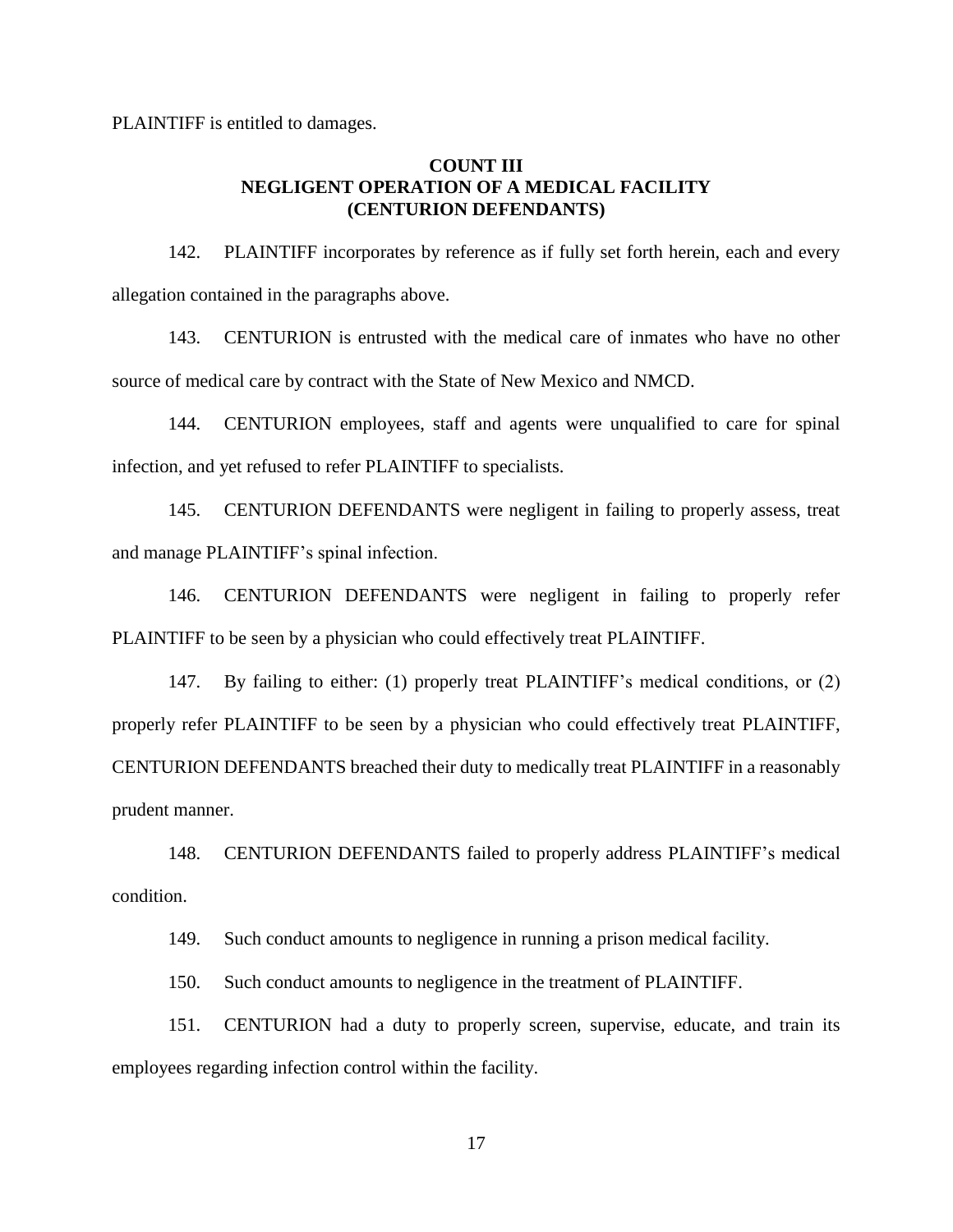152. CENTURION had a duty to properly screen, supervise, educate, and train its employees regarding proper treatment of spinal infection patients.

153. On information and belief, CENTURION failed to properly train and supervise its employees, contractors, or agents in such a manner to properly and adequately assess, treat and manage PLAINTIFF's multiple medical conditions, including the emergent abscesses.

154. CENTURION is bound by the GSC to obtain and maintain American Correctional Association (ACA) and National Commission on Correctional Health Care (NCCHC) accreditation under the terms of the GSC.

155. CENTURION has never sought, obtained or maintained either ACA or NCCHC accreditation for the medical facilities and services at NWNMCF as required by the GSC.

156. CENTURION does not comply with ACA, NCCHC or New Mexico legal standards of care.

157. As a result of the foregoing, PLAINTIFF has suffered damages and injuries including, but not limited to, physical injuries, pain and suffering, and severe psychological and emotional distress, for which he is entitled to damages.

158. The actions of CENTURION DEFENDANTS were negligent, willful, wanton, and in gross and reckless disregard for PLAINTIFF's well-being entitling PLAINTIFF to punitive damages thereon.

## **COUNT IV NEGLIGENT OPERATION OF A MEDICAL FACILITY (NMCD DEFENDANTS)**

159. PLAINTIFF incorporates by reference as if fully set forth herein, each and every allegation contained in the paragraphs above.

160. NMCD has authority over all NMCD correctional facilities, including NWNMCF.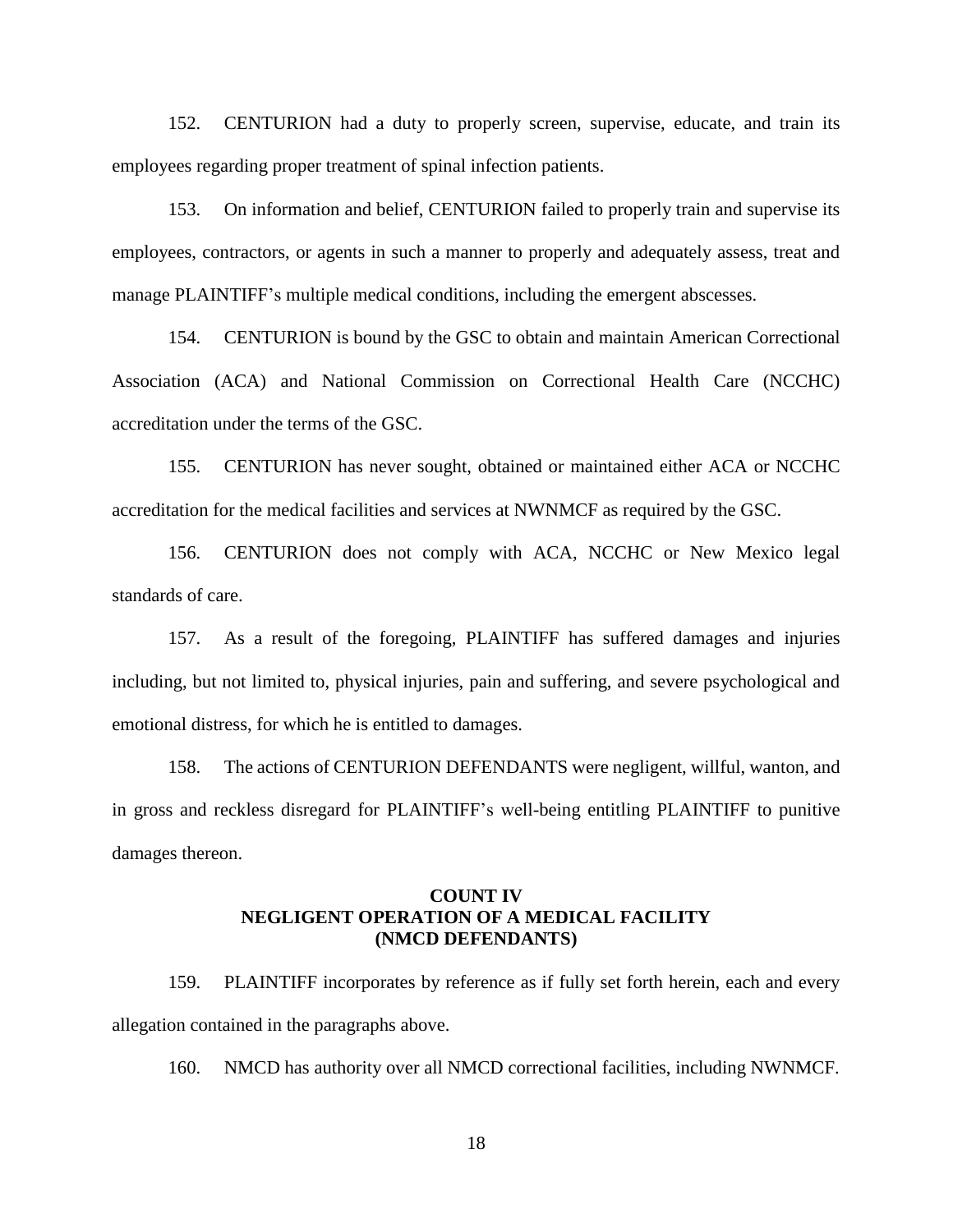161. NMCD has authority and control over the operation of all medical facilities within NMCD correctional facilities, including those within NWNMCF.

162. NMCD is the contracting party to the GSC entered into between NMCD and CENTURION on June 1, 2016.

163. NMCD has sole authority, control and responsibility over the execution, implementation and enforcement of the GSC.

164. NMCD has allowed numerous serious breaches and violations of the GSC, ACA and NCCHC that led to the medical neglect of PLAINTIFF.

165. NMCD and CENTURION are entrusted with the medical care of New Mexico inmates who have no other source of medical care.

166. CENTURION's medical staff at NWNMCF lacked sufficient expertise to assess, treat and manage PLAINTIFF's health conditions.

167. CENTURION has a duty under the GSC, ACA and NCCHC to properly refer PLAINTIFF to be seen by a physician who could effectively treat him.

168. NMCD DEFENDANTS refused or otherwise failed to enforce these provisions of the GSC, ACA and NCCHC.

169. NMCD DEFENDANTS knew that CENTURION was not abiding by the terms of the GSC, ACA and NCCHC.

170. NMCD DEFENDANTS knew that CENTURION was not properly and adequately treating PLAINTIFF's medical condition.

171. NMCD DEFENDANTS knew that CENTURION was not referring PLAINTIFF to outside medical healthcare providers who could effectively and prudently treat him.

172. Such conduct amounts to negligence in running a medical facility.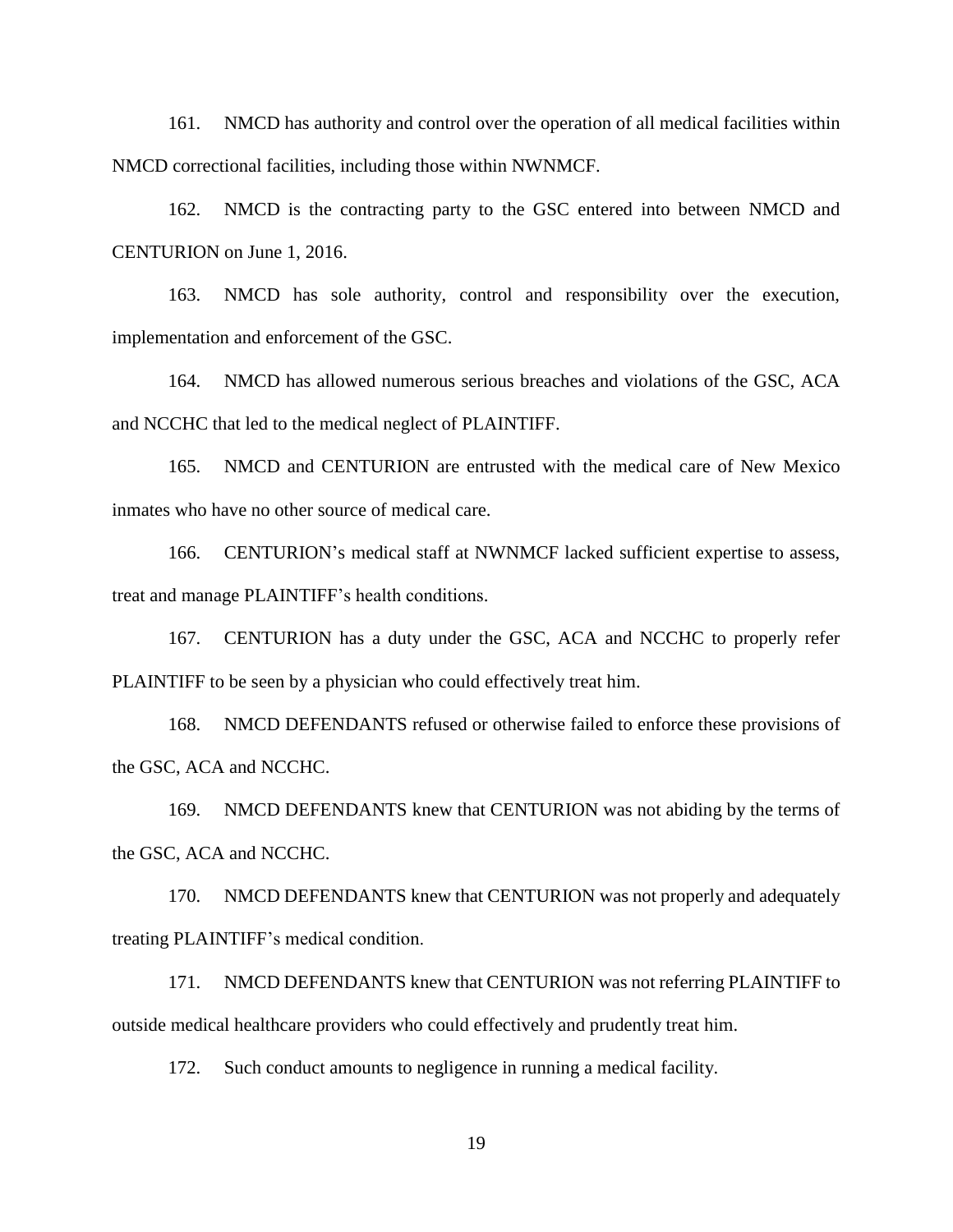173. Such conduct amounts to negligence in the treatment of PLAINTIFF.

174. The actions of NMCD were negligent, willful, wanton, and in gross and reckless disregard for PLAINTIFF's well-being.

175. NMCD DEFENDANTS have knowingly allowed, aided and abetted in CENTURION's failure to obtain and maintain ACA and NCCHC accreditation.

176. CENTURION has violated numerous provisions of ACA and NCCHC.

177. NMCD DEFENDANTS have taken no action to correct these violations or otherwise hold CENTURION to ACA, NCCHC or New Mexico medical standards of care.

178. NMCD DEFENDANTS have been complicit in the failure to adhere to the basic constitutional correctional health care set forth by the NCCHC through NMCD's failure to enforce the GSC.

179. NMCD DEFENDANTS have knowingly allowed and been complicit in the violation of the ACA and NCCHC minimum mandatory standards.

180. NMCD DEFENDANTS have failed to properly maintain oversight and enforcement of the GSC.

181. NMCD DEFENDANTS have failed to enforce the following provisions of the GSC:

a. The establishment of an electronic medical records system which is in fact required by both the contract and is in fact required under federal law; and

b. All provisions related to ACA and NCCHC accreditation and compliance.

182. The failures of NMCD DEFENDANTS led to serious and permanent harm to PLAINTIFF.

183. As a result of the foregoing, PLAINTIFF suffered serious and permanent physical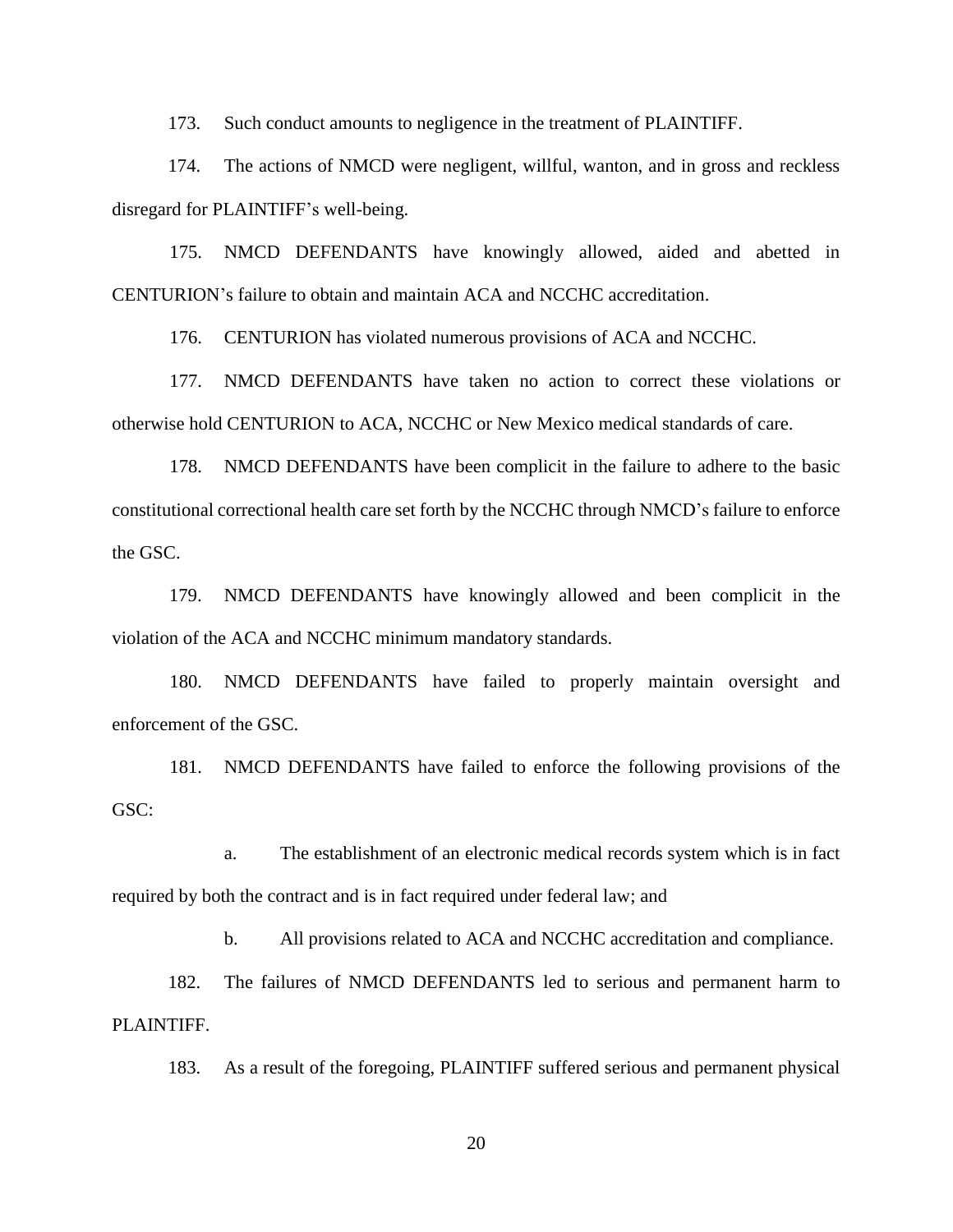injuries, pain and suffering, and severe psychological and emotional distress for which PLAINTIFF is entitled to damages.

#### **COUNT V**

# **NEGLIGENT HIRING, TRAINING AND SUPERVISION (CENTURION DEFENDANTS and MHM DEFENDANTS)**

184. PLAINTIFF incorporates by reference as if fully set forth herein, each and every allegation contained in the paragraphs above.

185. CENTURION and MHM had a duty to properly screen, supervise, educate, and train its employees regarding proper treatment of spinal infection patients.

186. On information and belief, CENTURION and MHM failed to properly train and supervise its employees, contractors, or agents in such a manner to properly and adequately assess, treat and manage PLAINTIFF's spinal infection.

187. CENTURION and MHM had a duty to properly screen, supervise, educate, and train its employees regarding proper treatment of spinal infection patients.

188. CENTURION is bound by the GSC to obtain and maintain American Correctional Association (ACA) and National Commission on Correctional Health Care (NCCHC) accreditation under the terms of the GSC.

189. CENTURION has not established any standards for medical care.

190. CENTURION has not trained or supervised its employees, staff and agents in any standards of medical care.

191. CENTURION and MHM' negligent hiring, training and supervision were the proximate cause of PLAINTIFF's injuries and damages for which PLAINTIFF is entitled to injuries and damages including, but not limited to, physical injuries, pain and suffering, and severe psychological and emotional distress.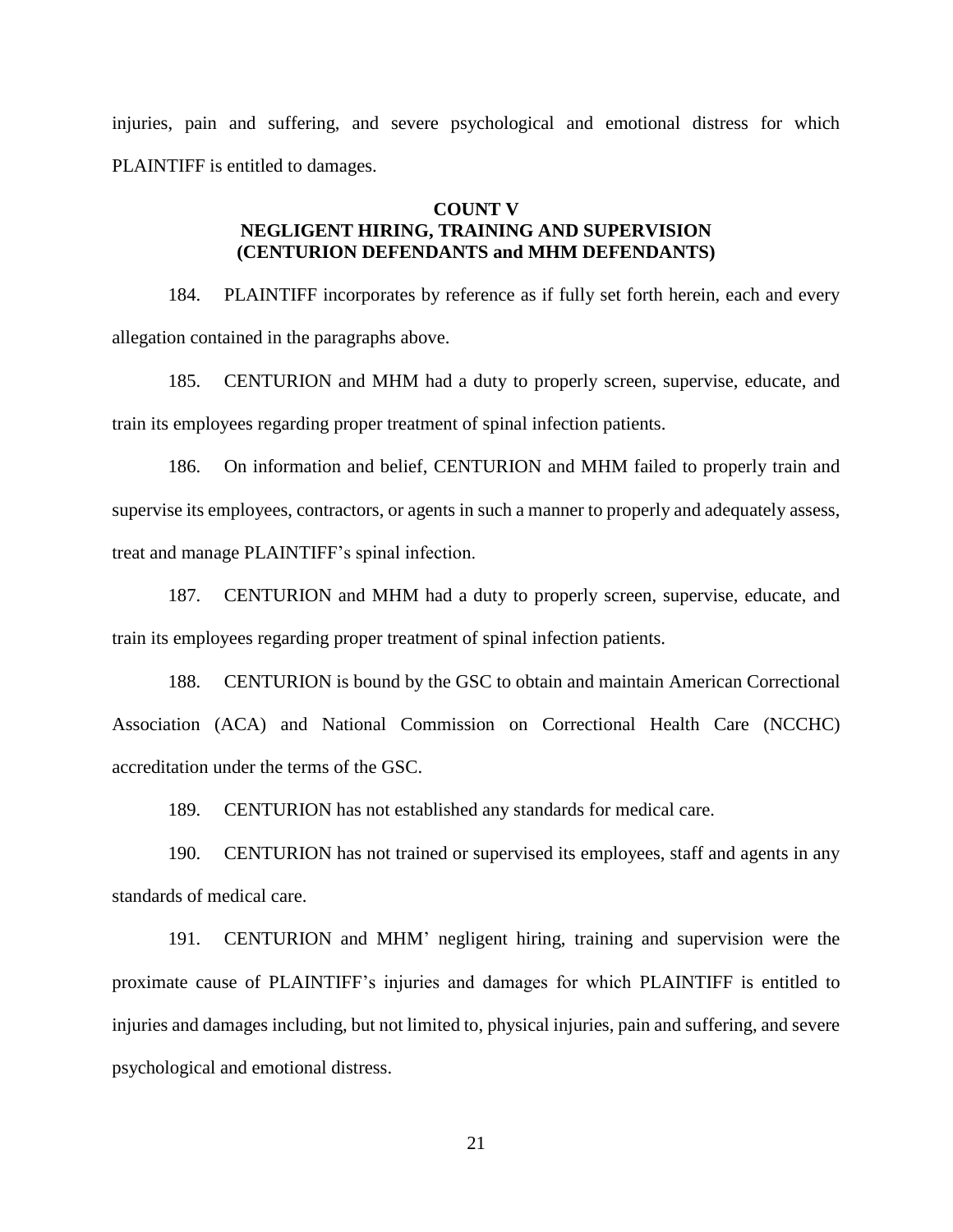192. CENTURION and MHM's negligent hiring, training and supervision was willful, deliberate and in wanton disregard for the health and safety of PLAINTIFF.

193. PLAINTIFF is entitled to recovery for his injuries and damages including, but not limited to, physical injuries, pain and suffering, and severe psychological and emotional distress.

194. PLAINTIFF is entitled to punitive damages against CENTURION and MHM.

### **COUNT VI NEGLIGENT HIRING, TRAINING AND SUPERVISION (NMCD DEFENDANTS)**

195. PLAINTIFF incorporates by reference as if fully set forth herein, each and every allegation contained in the paragraphs above.

196. The ACA and NCCHC set mandatory minimum standards for training of both medical personnel and non-medical personnel in the provision of medical services in a prison.

197. NMCD DEFENDANTS have knowingly allowed, aided and abetted in CENTURION's failure to meet the standards of care under ACA and NCCHC accreditation and to comply with the minimum mandatory standards of the ACA and NCCHC on hiring, training and supervision.

198. NMCD DEFENDANTS have been complicit in the failure to abide by ACA and NCCHC minimum mandatory standards for hiring, training and supervision.

199. NMCD DEFENDANTS have knowingly allowed and been complicit in the violation of the ACA and NCCHC minimum mandatory standards on hiring, training and supervision.

200. NMCD DEFENDANTS have failed to properly maintain oversight and enforcement of the GSC resulting in violations of the ACA and NCCHC minimum mandatory standards on hiring, training and supervision.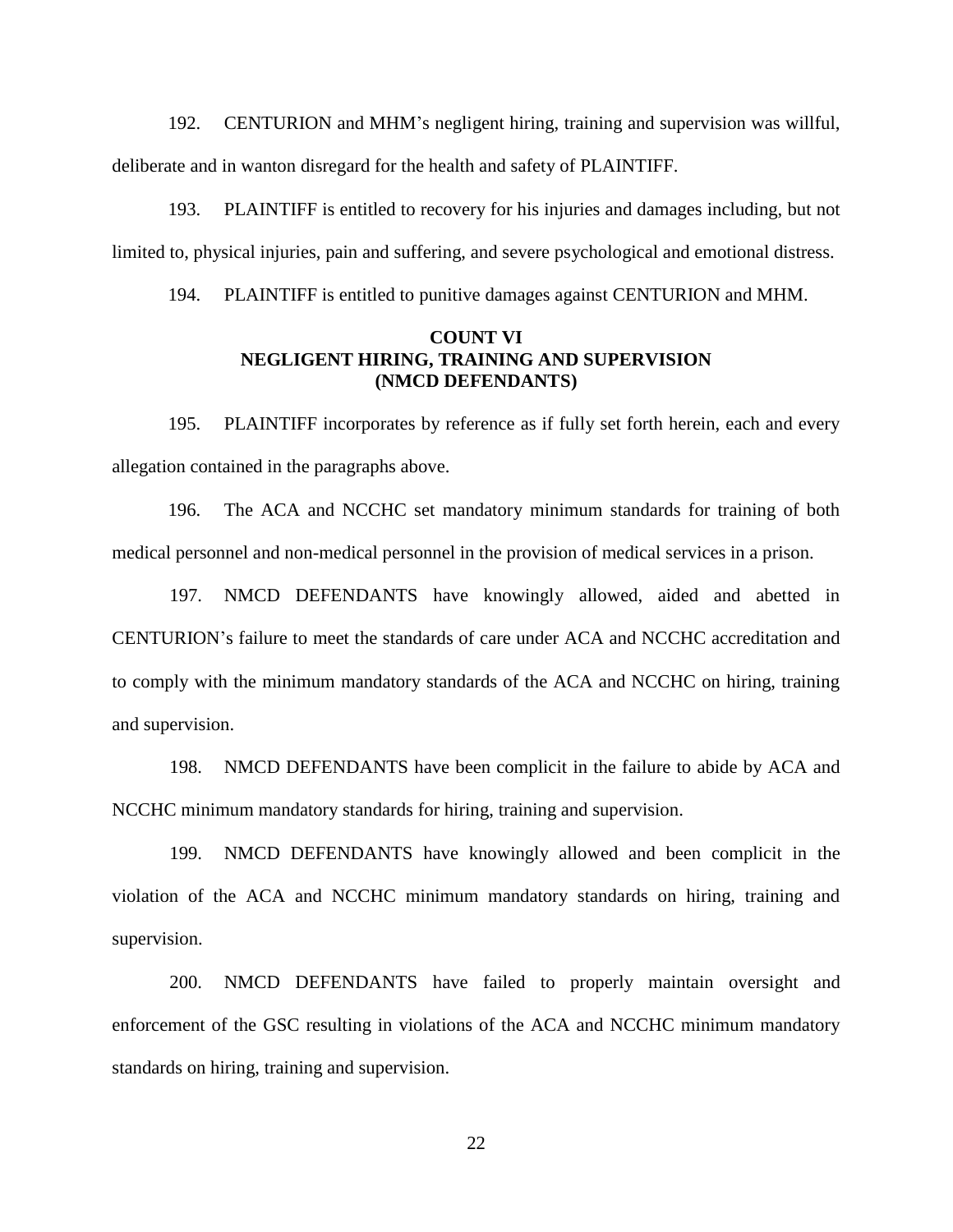201. As a result of the foregoing, PLAINTIFF suffered serious and permanent physical injuries, pain and suffering, and severe psychological and emotional distress, for which PLAINTIFF is entitled to damages

### **COUNT VII INTENTIONAL INFLICTION OF EMOTIONAL DISTRESS (CENTURION DEFENDANTS)**

202. PLAINTIFF incorporates by reference as if fully set forth herein, each and every allegation contained in the paragraphs above.

203. CENTURION DEFENDANTS intentionally denied PLAINTIFF proper and necessary medical care for his spinal infection.

204. CENTURION DEFENDANTS failed to take action to provide proper medical care despite numerous sick calls and/or grievances thereon.

205. The conduct of CENTURION DEFENDANTS was extreme, outrageous and intentional.

206. PLAINTIFF suffered severe emotional distress as a result of the conduct of Defendants.

207. As a result of the foregoing, PLAINTIFF has suffered serious and permanent physical injuries, pain and suffering, and severe psychological and emotional distress, for which PLAINTIFF is entitled to damages, including punitive damages.

### **COUNT VIII INTENTIONAL INFLICTION OF EMOTIONAL DISTRESS (NMCD DEFENDANTS**)

208. PLAINTIFF incorporates by reference as if fully set forth herein, each and every allegation contained in the paragraphs above.

209. NMCD DEFENDANTS failed to take corrective action against CENTURION despite clear knowledge of the reckless, wanton and willful refusal of CENTURION to provide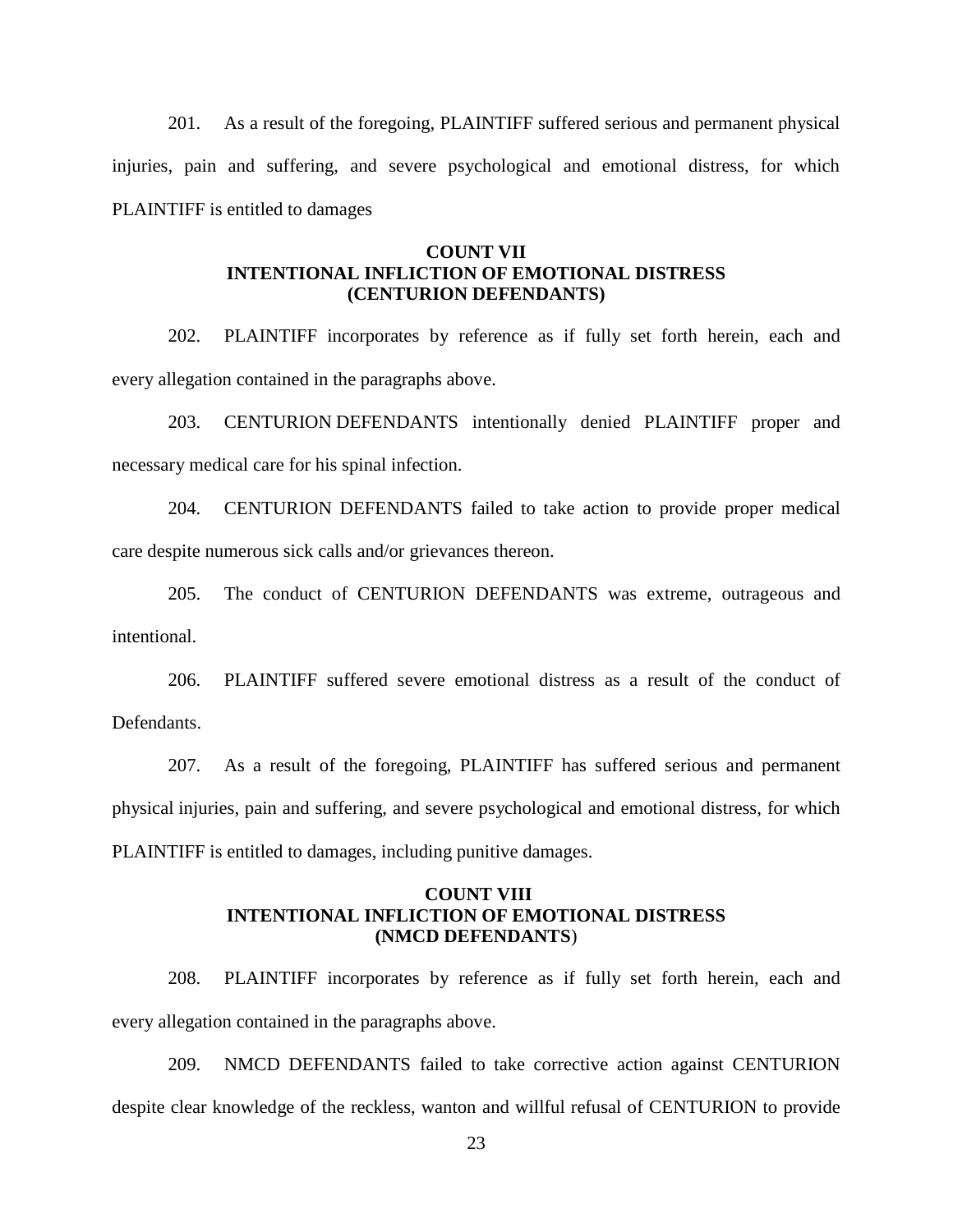necessary medical care to PLAINTIFF.

210. NMCD DEFENDANTS failed to properly and seriously consider medical grievances filed by PLAINTIFF.

211. NMCD DEFENDANTS denied said grievances despite clear evidence of the reckless, wanton and willful refusal of CENTURION to provide necessary medical care to PLAINTIFF.

212. NMCD DEFENDANTS routinely denied PLAINTIFF's grievances without due consideration of the grievances.

213. NMCD DEFENDANTS have, by their routine denial of PLAINTIFF's medical grievances without due consideration, established a *de facto* policy of automatic denial of PLAINTIFF's grievances.

214. The conduct of NMCD DEFENDANTS was extreme, outrageous and intentional.

215. PLAINTIFF suffered severe emotional distress as a result of the conduct of NMCD DEFENDANTS.

216. As a result of the foregoing, PLAINTIFF has suffered serious and permanent physical injuries, pain and suffering, and severe psychological and emotional distress, for which PLAINTIFF is entitled to damages.

### **COUNT IX NEGLIGENCE** *PER SE* **(All Defendants)**

217. PLAINTIFF incorporates by reference as if fully set forth herein, each and every allegation contained in the paragraphs above.

218. NMSA § 33-2-1 states that "The corrections division [corrections department] shall adopt such rules concerning all prisoners committed to the penitentiary as shall best accomplish their confinement and rehabilitation."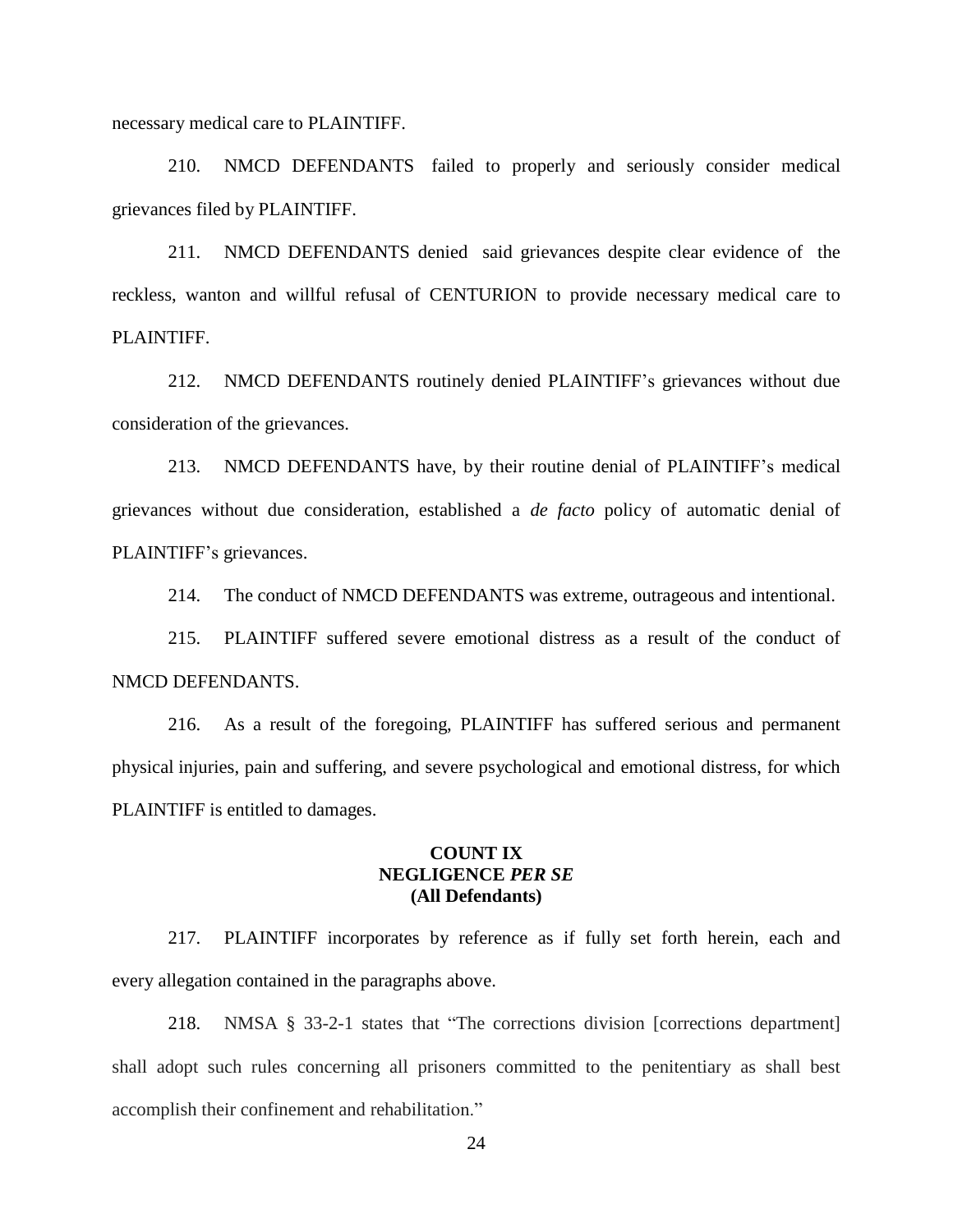219. By the terms of the GSC, ACA and NCCHC standards were to be adopted by NMCD and CENTURION in addition to internal NMCD regulations.

220. NMCD DEFENDANTS and CENTURION DEFENDANTS knowingly and willfully chose not to abide by the ACA or NCCHC standards of care for the medical services and facilities at NMCD correctional facilities.

221. CENTURION DEFENDANTS' multiple and persistent violations of mandatory medical care standards in the care of PLAINTIFF were willful, deliberate and in wanton disregard for the health and safety of PLAINTIFF for which punitive damages are appropriate.

## **COUNT X DUE PROCESS VIOLATIONS UNDER N.M. CONST. ART. II, § 18 (NMCD Defendants**)

222. PLAINTIFF incorporates by reference as if fully set forth herein, each and every allegation contained in the paragraphs above.

223. CENTURION DEFENDANTS deliberately interfered with PLAINTIFF's administrative remedies.

224. PLAINTIFF has due process rights under N.M. CONST. ART. II, § 18.

225. Said rights include the right to administrative remedies embodied in NMCD Policy

150500, which states in relevant part:

To establish an administrative means for the expression and/or the efficient and fair resolution of legitimate inmate grievances and provide for an appeal process; to provide a regularly available channel for hearing and resolving concerns of inmates; to provide a mechanism to help keep managers informed and better able to carry out the Department's mission; and to meet national standards.

226. In fact, inmates are forced to engage in the administrative grievance process under federal law prior to filing lawsuits against prisons and their administrators, employees, staff,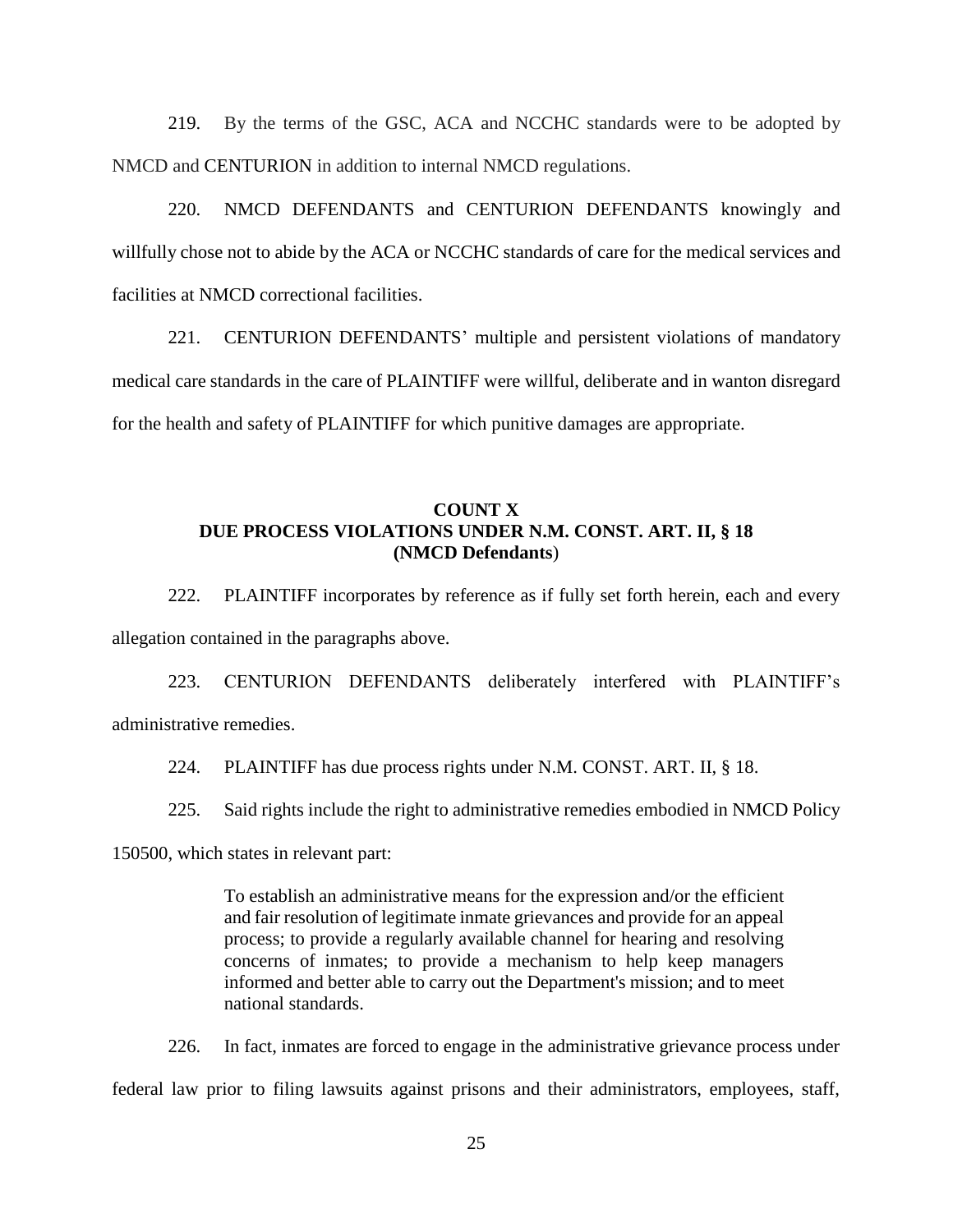contractors and other agents.

227. NMCD DEFENDANTS deliberately interfered with PLAINTIFF's administrative remedies.

228. NMCD DEFENDANTS have exhibited a pattern of interference with the administrative grievance process.

229. NMCD DEFENDANTS have exhibited a pattern of routine denials of grievances when they are filed, acknowledged and ruled upon.

230. The interference with the grievance process violates PLAINTIFF's due process rights under N.M. CONST. ART. II, § 18

231. PLAINTIFF suffered, and continues to suffer, severe physical and emotional distress as a result of the conduct of NMCD DEFENDANTS.

232. PLAINTIFF is entitled to recovery for his injuries and damages including, but not limited to, physical injuries, pain and suffering, and severe psychological and emotional distress.

233. PLAINTIFF is entitled to punitive damages against CENTURION DEFENDANTS.

### **COUNT XI CRUEL AND UNUSUAL PUNISHMENT UNDER N.M. CONST. ART. II, § 13** (**NMCD DEFENDANTS and CENTURION DEFENDANTS)**

234. PLAINTIFF incorporates by reference as if fully set forth herein, each and every allegation contained in the paragraphs above.

235. The behavior of NMCD DEFENDANTS and CENTURION DEFENDANTS set forth in the statement of facts and the counts above constitute cruel and unusual punishment under N.M. CONST. ART. II, § 13.

236. PLAINTIFF suffered, and continues to suffer, severe physical and emotional distress as a result of the conduct of NMCD DEFENDANTS and CENTURION DEFENDANTS.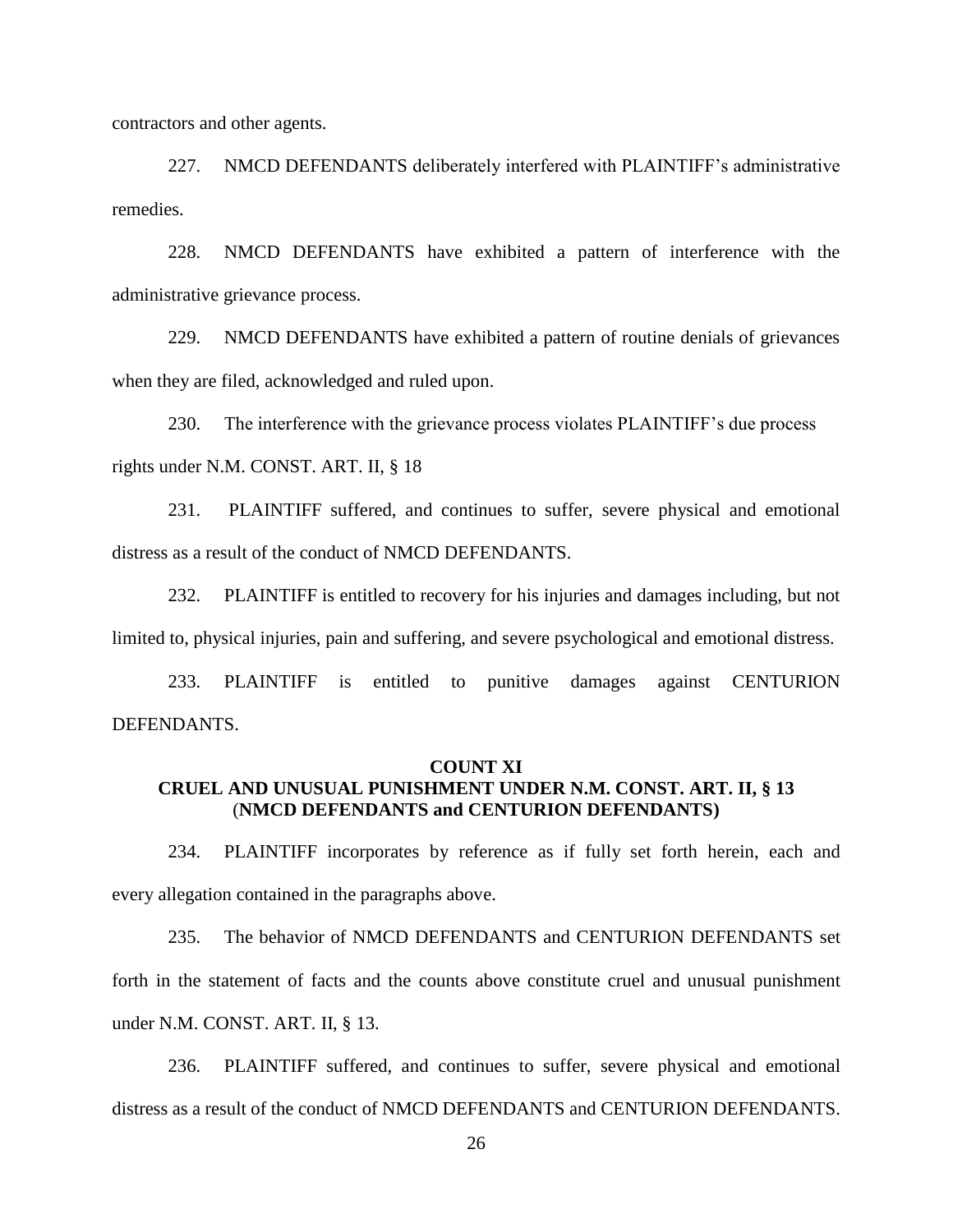237. PLAINTIFF is entitled to recovery for his injuries and damages including, but not limited to, physical injuries, pain and suffering, and severe psychological and emotional distress.

238. PLAINTIFF is entitled to punitive damages against CENTURION DEFENDANTS.

## **COUNT XII CIVIL CONSPIRACY (NMCD DEFENDANTS and CENTURION DEFENDANTS)**

239. PLAINTIFF incorporates by reference as if fully set forth herein, each and every allegation contained in the paragraphs above.

240. The facts illustrated above show a conspiracy on the part of NMCD DEFENDANTS and CENTURION DEFENDANTS to deny PLAINTIFF necessary, proper and constitutionally minimal medical care under N.M. CONST. ART. II, § 13.

241. The facts illustrated above show a conspiracy on the part of NMCD DEFENDANTS and CENTURION DEFENDANTS to induce cruel and unusual punishment upon PLAINTIFF in violation of N.M. CONST. ART. II, § 13.

242. The facts illustrated above show a conspiracy on the part of NMCD DEFENDANTS and CENTURION DEFENDANTS to deny PLAINTIFF his due process rights under N.M. CONST. ART. II, § 18.

243. As a result of said conspiracy, PLAINTIFF suffered, and continues to suffer, severe physical and emotional distress as a result of the conduct of NMCD DEFENDANTS and CENTURION DEFENDANTS.

244. PLAINTIFF is entitled to recovery for his injuries and damages, including but not limited to, physical injuries, pain and suffering, and severe psychological and emotional distress.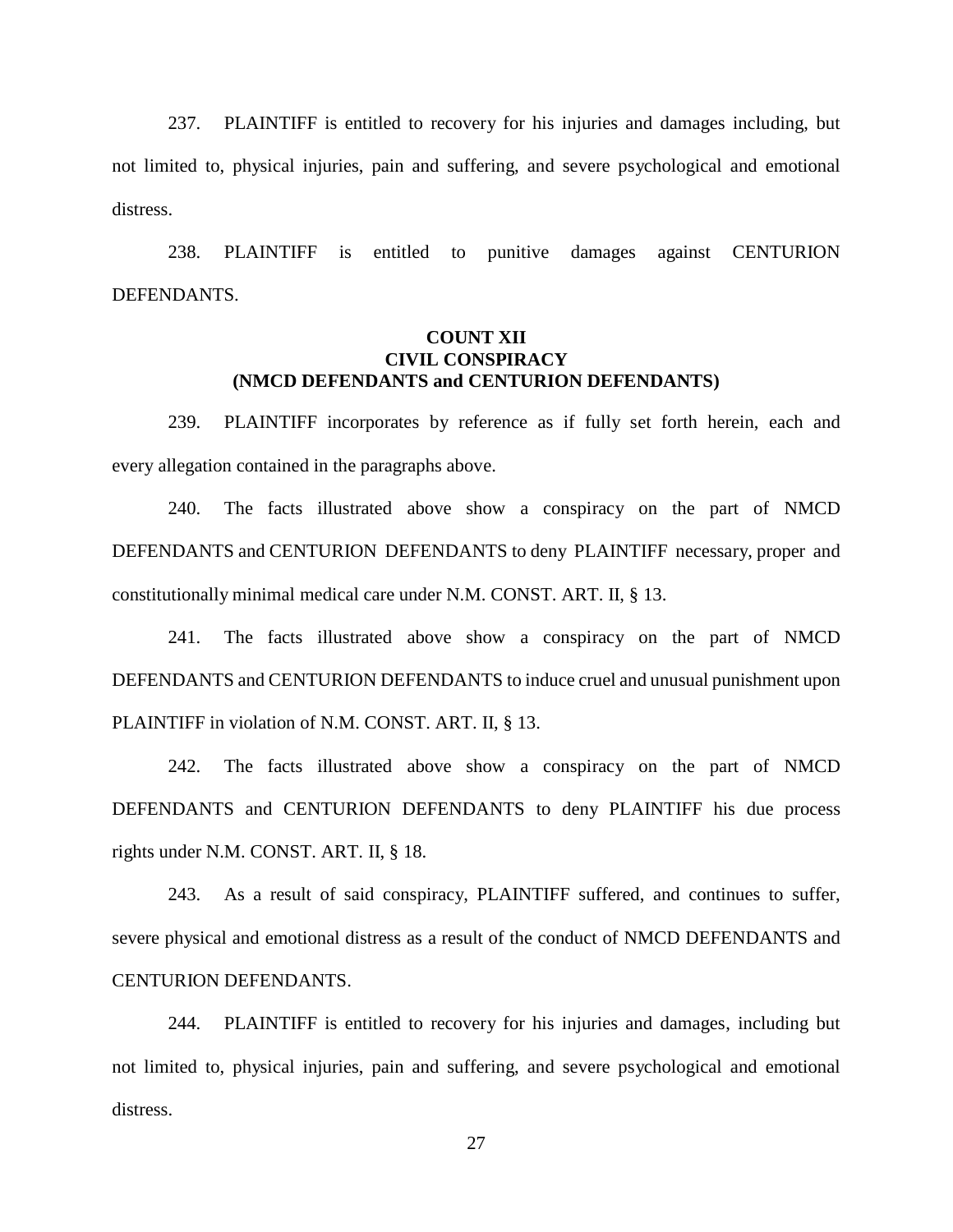245. PLAINTIFF is entitled to punitive damages against CENTURION DEFENDANTS.

### **COUNT XIII BREACH OF CONTRACT (CENTURION and NMCD)**

246. PLAINTIFF incorporates by reference as if fully set forth herein, each and every allegation contained in the paragraphs above.

247. NMCD has allowed CENTURION to breach the GSC on numerous occasions, by failing to provide proper behavioral health care to inmates.

248. As an inmate of NWNMCF, PLAINTIFF was a third-party beneficiary of the GSC.

249. As a direct and proximate result of the acts and omissions set forth herein, Centurion breached the GSC.

250. In breaching the GSC, CENTURION's actions were willful, malicious, wanton, or in reckless disregard for the safety and well-being of PLAINTIFF.

251. NMCD and CENTURION attempted to contract away third-party beneficiary status of NMCD inmates in furtherance of the afore-mentioned civil conspiracy to deny inmates, including PLAINTIFF, to constitutionally minimal health care.

252. As a direct and proximate result of this contractual breach by NMCD and CENTURION, PLAINTIFF suffered those damages set forth in this Complaint.

253. Additionally, PLAINTIFF is entitled to damages for breach of contract as a thirdparty beneficiary of the GSC.

## **COUNT XIV** *RESPONDEAT SUPERIOR* **AND AGENCY (CENTURION DEFENDANTS and MHM DEFENDANTS)**

254. PLAINTIFF incorporates by reference as if fully set forth herein, each and every allegation contained in the paragraphs above.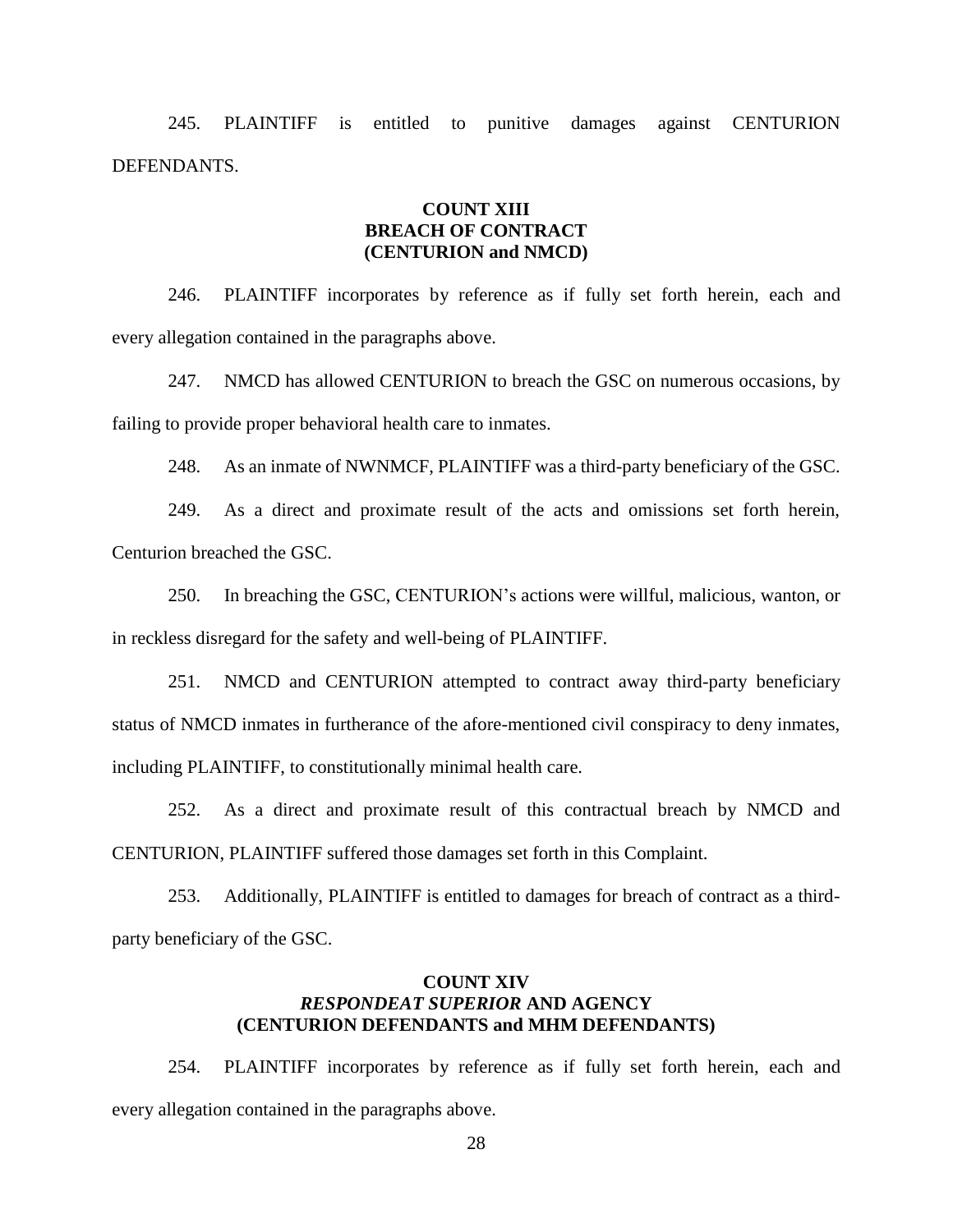255. CENTURION is responsible to PLAINTIFF under the doctrine of *respondeat superior* for the conduct of its employees, staff and agents.

256. CENTURION is responsible to PLAINTIFF under the doctrine of agency for the conduct of its employees, staff and agents.

## **COUNT XV** *RESPONDEAT SUPERIOR* **AND AGENCY (NMCD)**

257. PLAINTIFF incorporates by reference as if fully set forth herein, each and every allegation contained in the paragraphs above.

258. NMCD is responsible to PLAINTIFF under the doctrine of *respondeat superior* for the conduct of its employees, staff and agents.

259. NMCD is responsible to PLAINTIFF under the doctrine of agency for the conduct of its employees, staff and agents.

# **COUNT XVI** *RES IPSA LOQUITUR* **(All Defendants)**

260. PLAINTIFF incorporates by reference as if fully set forth herein, each and every allegation contained in the paragraphs above.

261. The injuries and damages suffered by PLAINTIFF were proximately caused by wanton, willful and reckless actions and inactions CENTURION DEFENDANTS and NMCD DEFENDANTS.

262. It was CENTURION's responsibility to manage and control their medical staff and the care and treatment of PLAINTIFF.

263. It was NMCD DEFENDANTS' duty to ensure that CENTURION DEFENDANTS provided constitutionally adequate medical care to PLAINTIFF.

264. The events causing the injuries and damages to PLAINTIFF were of a kind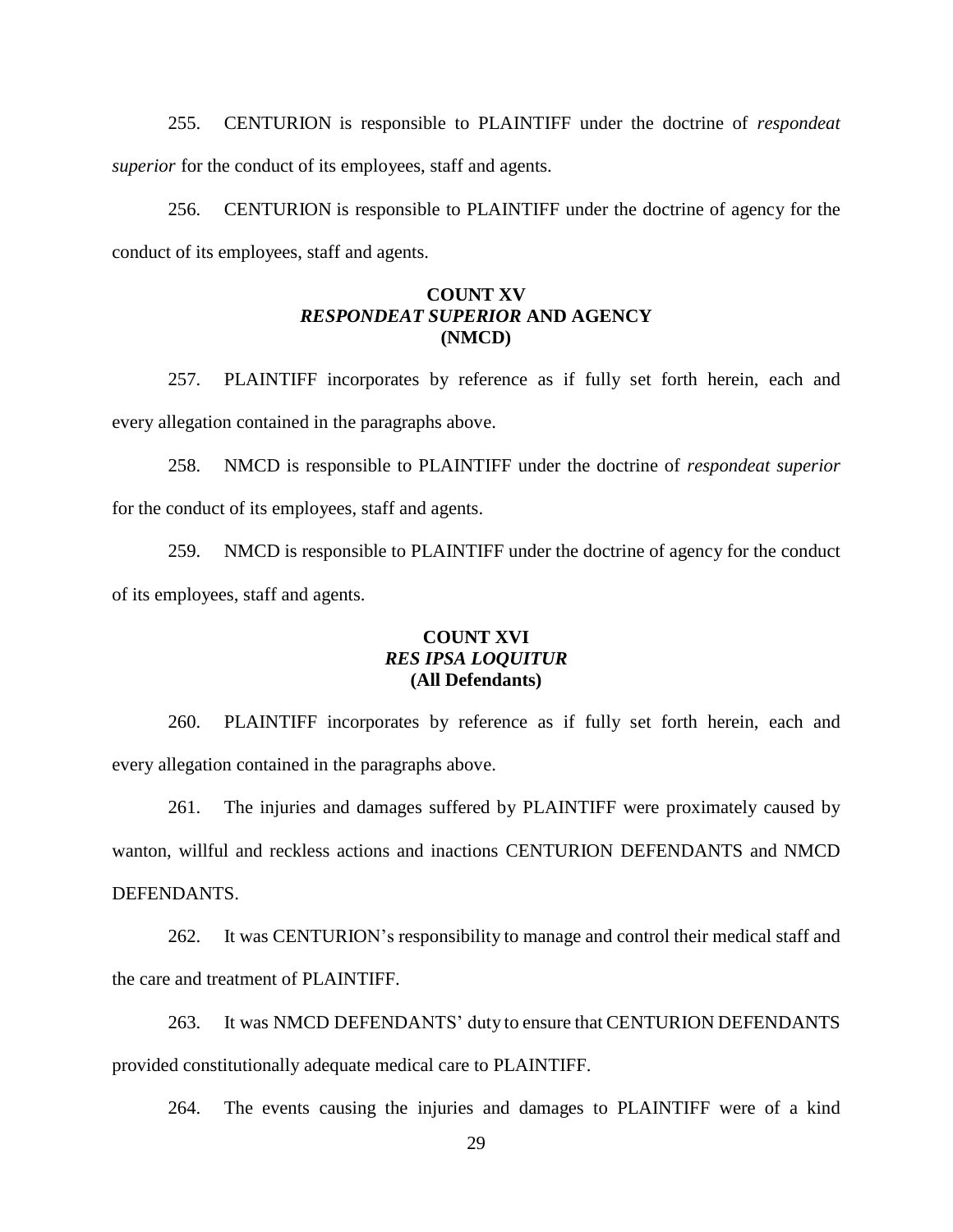which would not ordinarily occur in the absence of negligence on the part of CENTURION DEFENDANTS and NMCD DEFENDANTS.

265. The doctrine of *res ipsa loquitur* is applicable as a theory of negligence, causation and damages in this case and appropriately pled herein.

266. PLAINTIFF is entitled to recovery for his injuries and damages, including but not limited to, physical injuries, pain and suffering, and severe psychological and emotional distress.

267. PLAINTIFF is entitled to punitive damages against CENTURION and MHM DEFENDANTS.

## **COUNT XVII PUNITIVE DAMAGES (CENTURION DEFENDANTS and MHM DEFENDANTS)**

268. PLAINTIFF incorporates by reference as if fully set forth herein, each and every allegation contained in the paragraphs above.

269. The acts and omissions complained of in the causes of action stated above, upon information and belief, are believed to be of such an egregious nature, in reckless, wanton, willful and total disregard to the rights of PLAINTIFF, that in addition to the actual damages ascertained and demonstrated by a preponderance of the evidence, that punitive damages or exemplary damages to punish and deter these types of acts and omissions from occurring in the future, may well be appropriate.

**WHEREFORE**, PLAINTIFF requests judgment as follows:

A. Compensatory damages against all Defendants, jointly and severally, in an amount to be determined by this Court as adequate for pain, suffering, and injuries to PLAINTIFF, George Yribe.

B. Compensatory damages against all Defendants, jointly and severally, in an amount